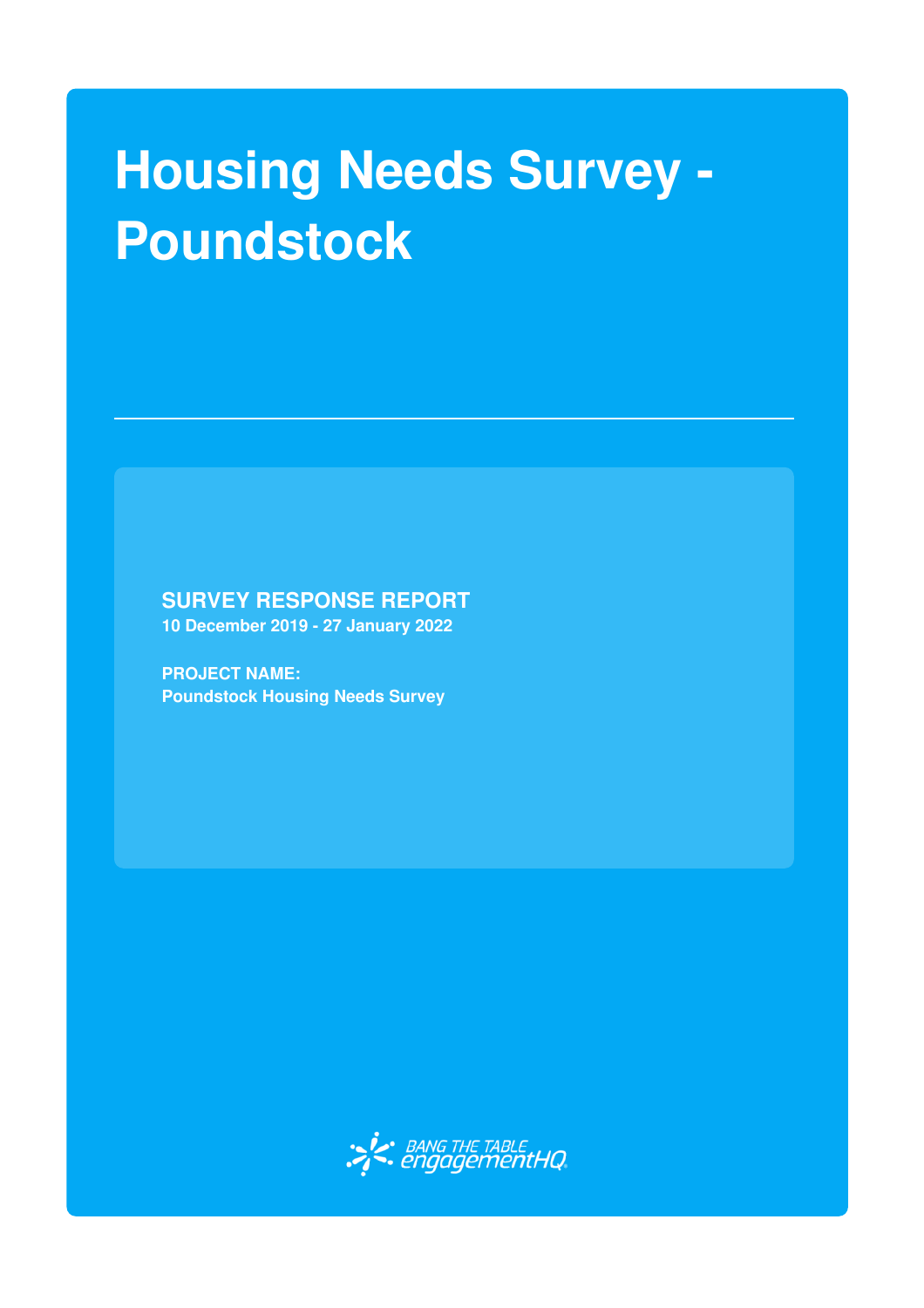## SURVEY QUESTIONS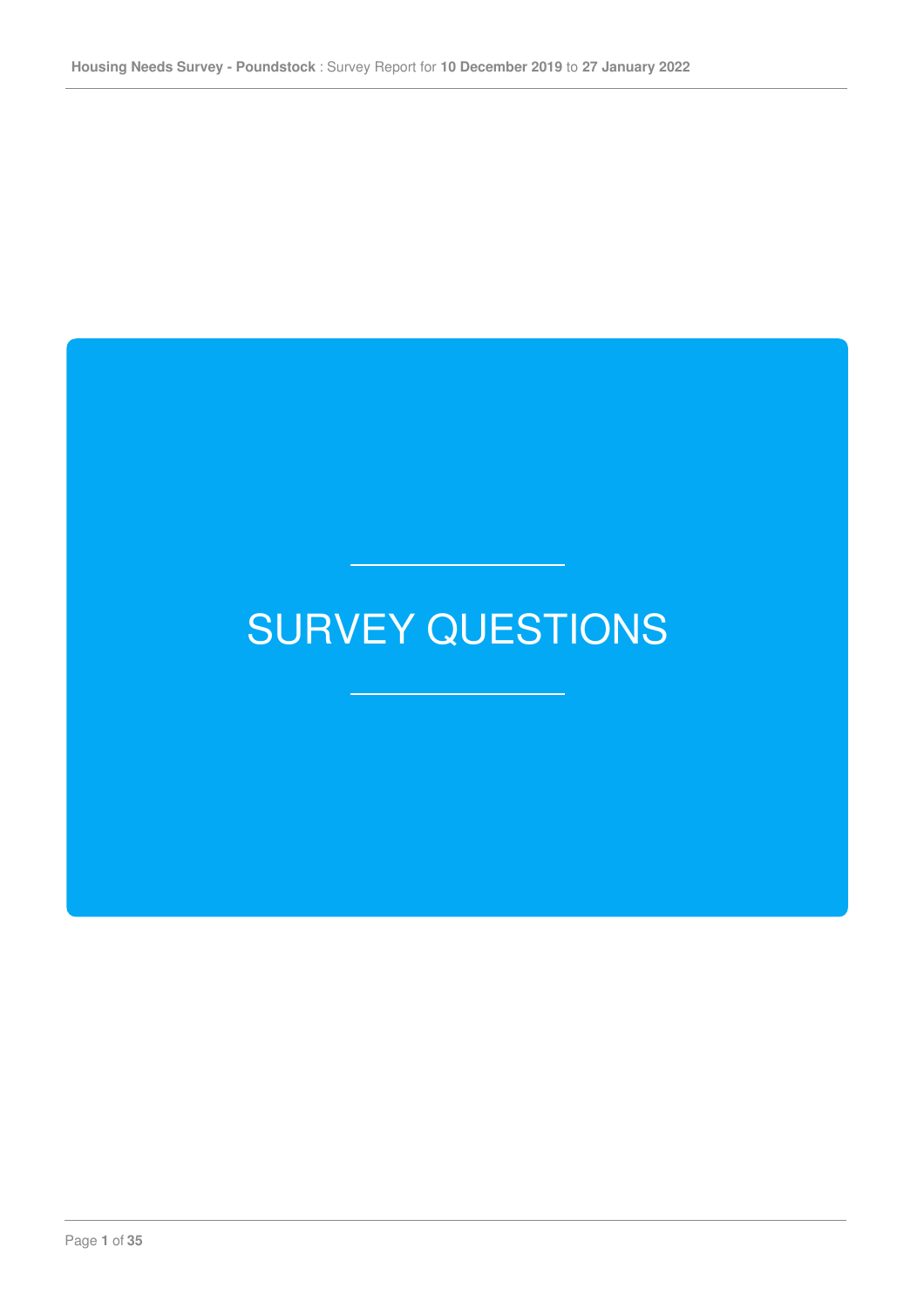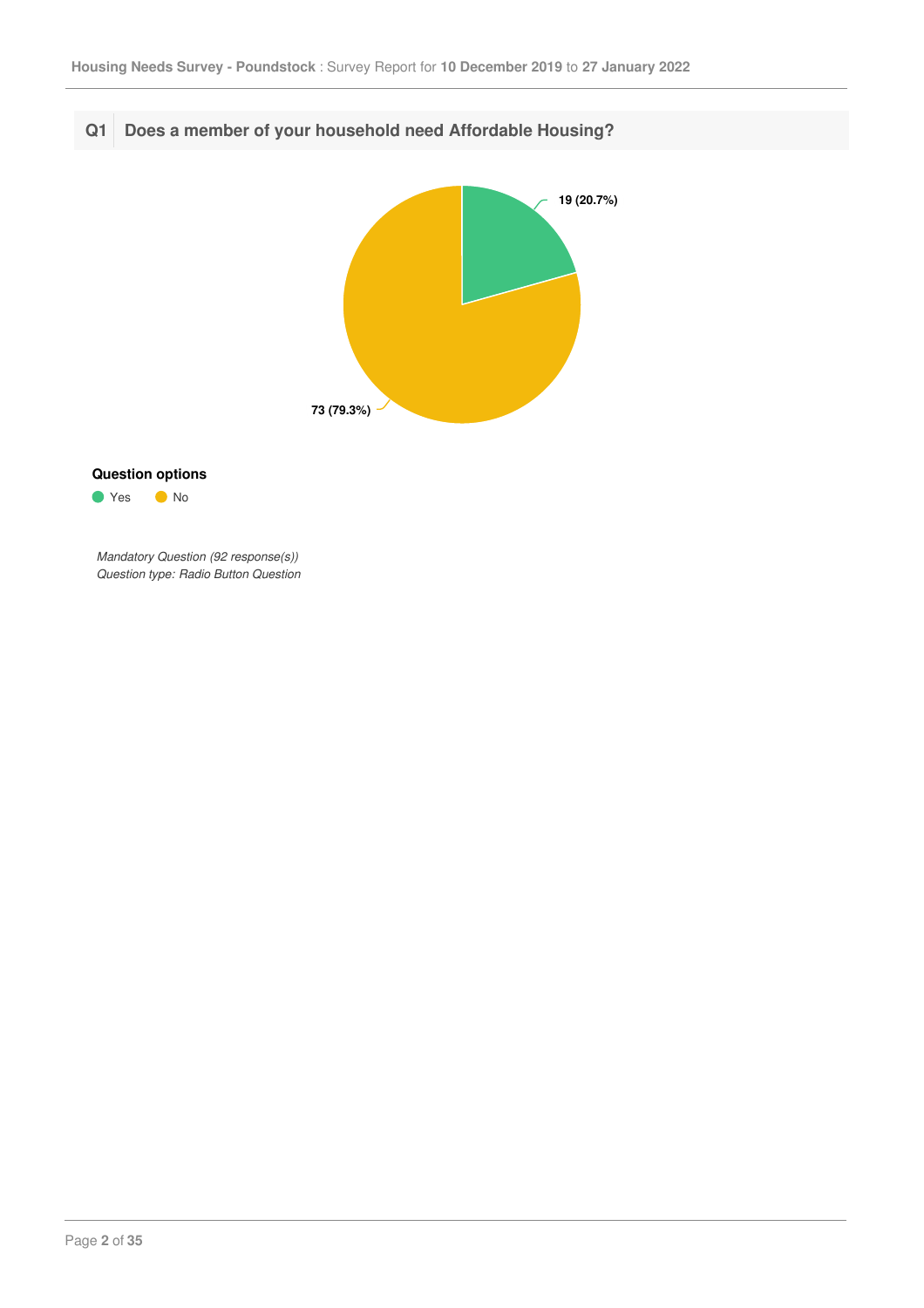





● Yes ● No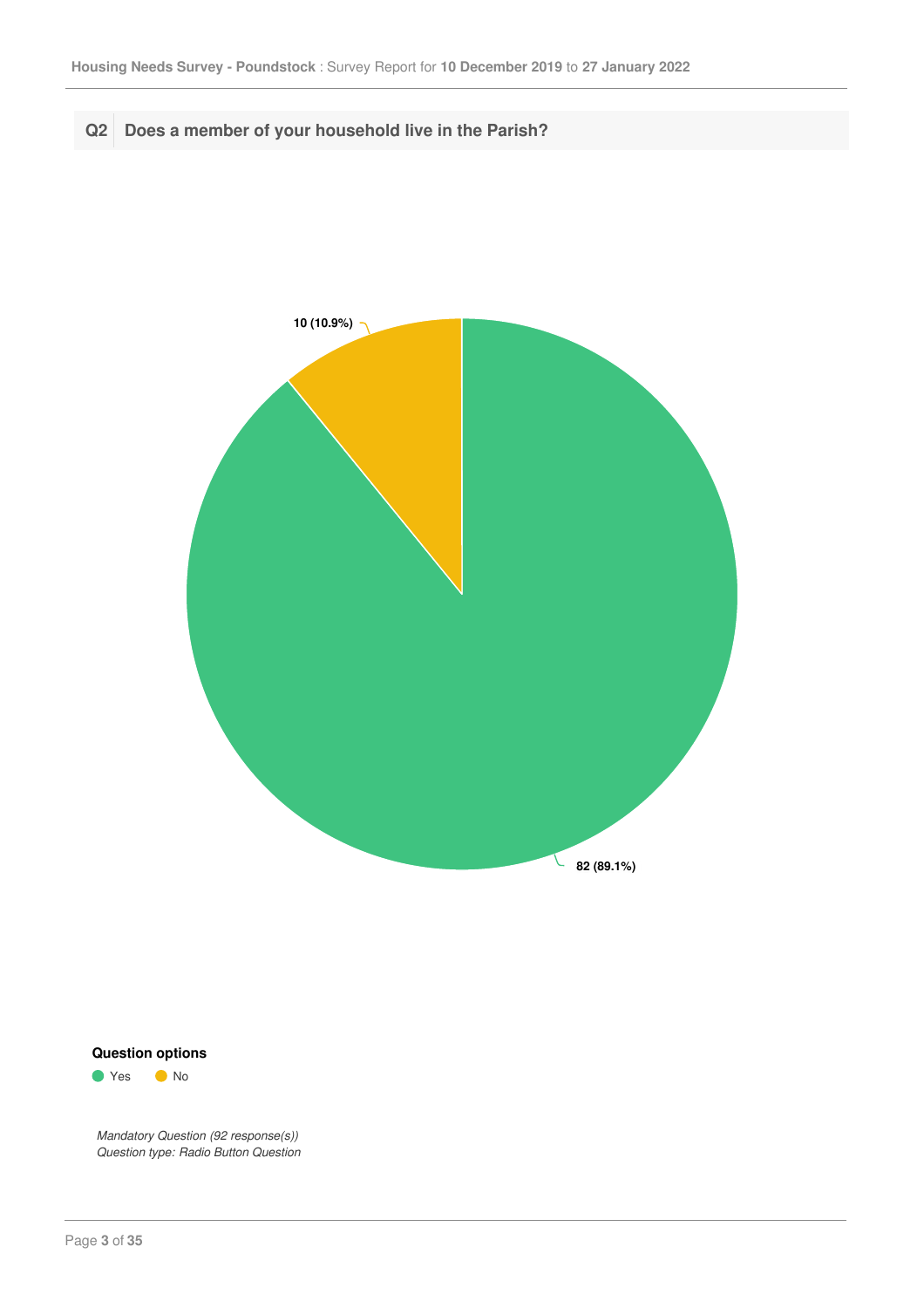**Q3 PART 1 General Housing Circumstances Is your home in the Parish your principal home? (i.e. not a second or holiday home)**





*Optional question (64 response(s), 28 skipped) Question type: Radio Button Question*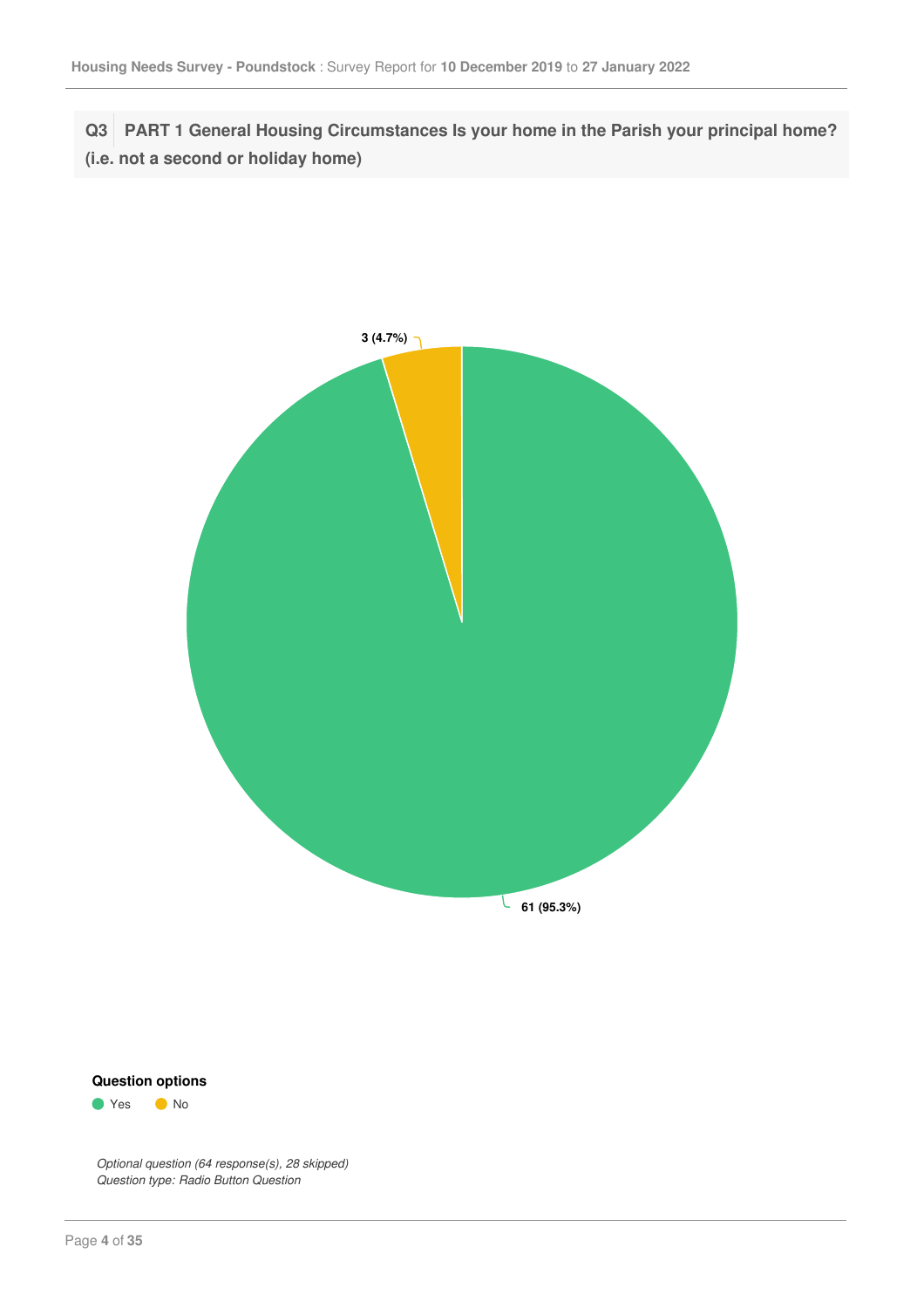

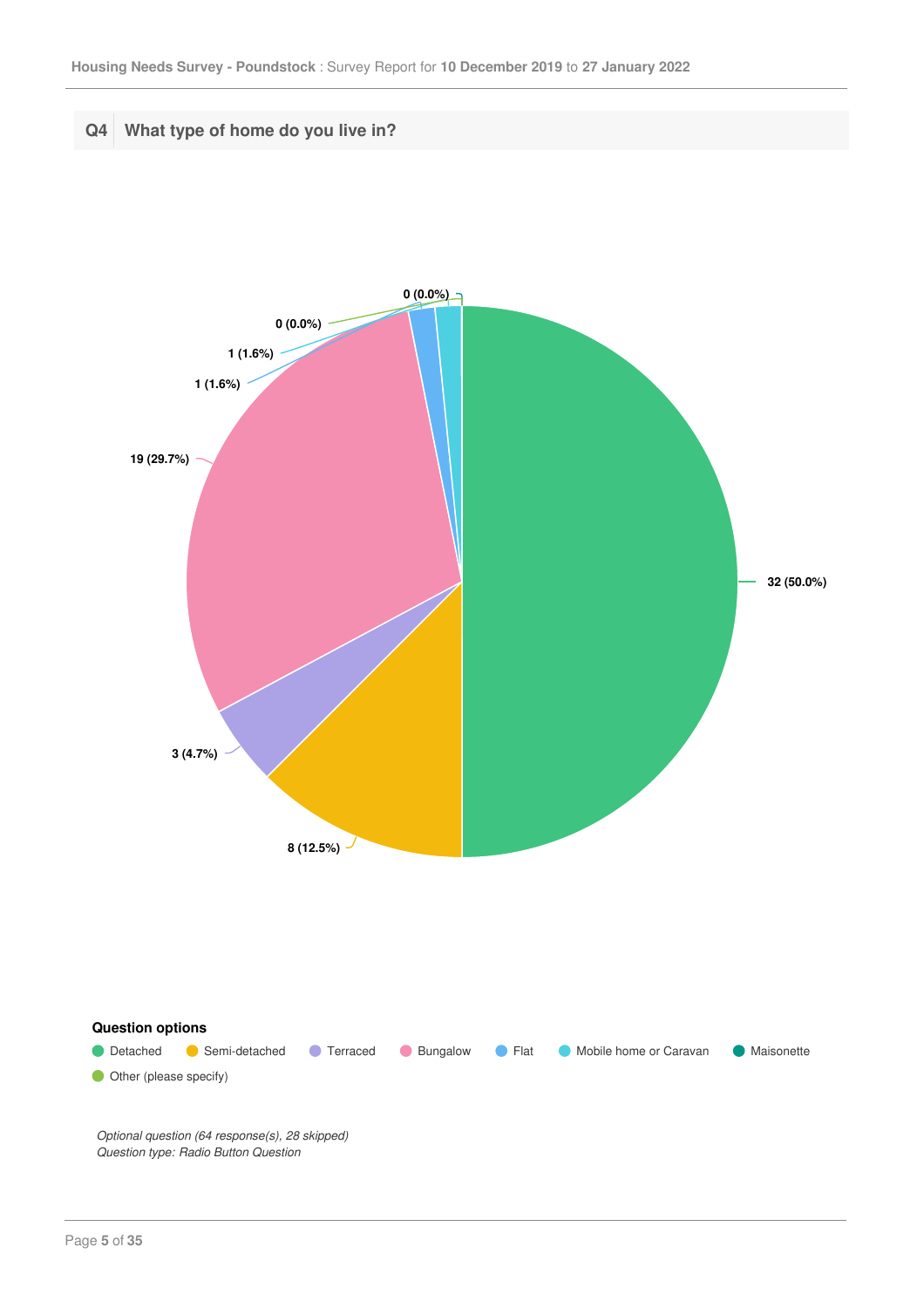

**C** Less than 3 years **C** 3-5 years **C** 5-10 years More than 10 years

*Optional question (64 response(s), 28 skipped) Question type: Radio Button Question*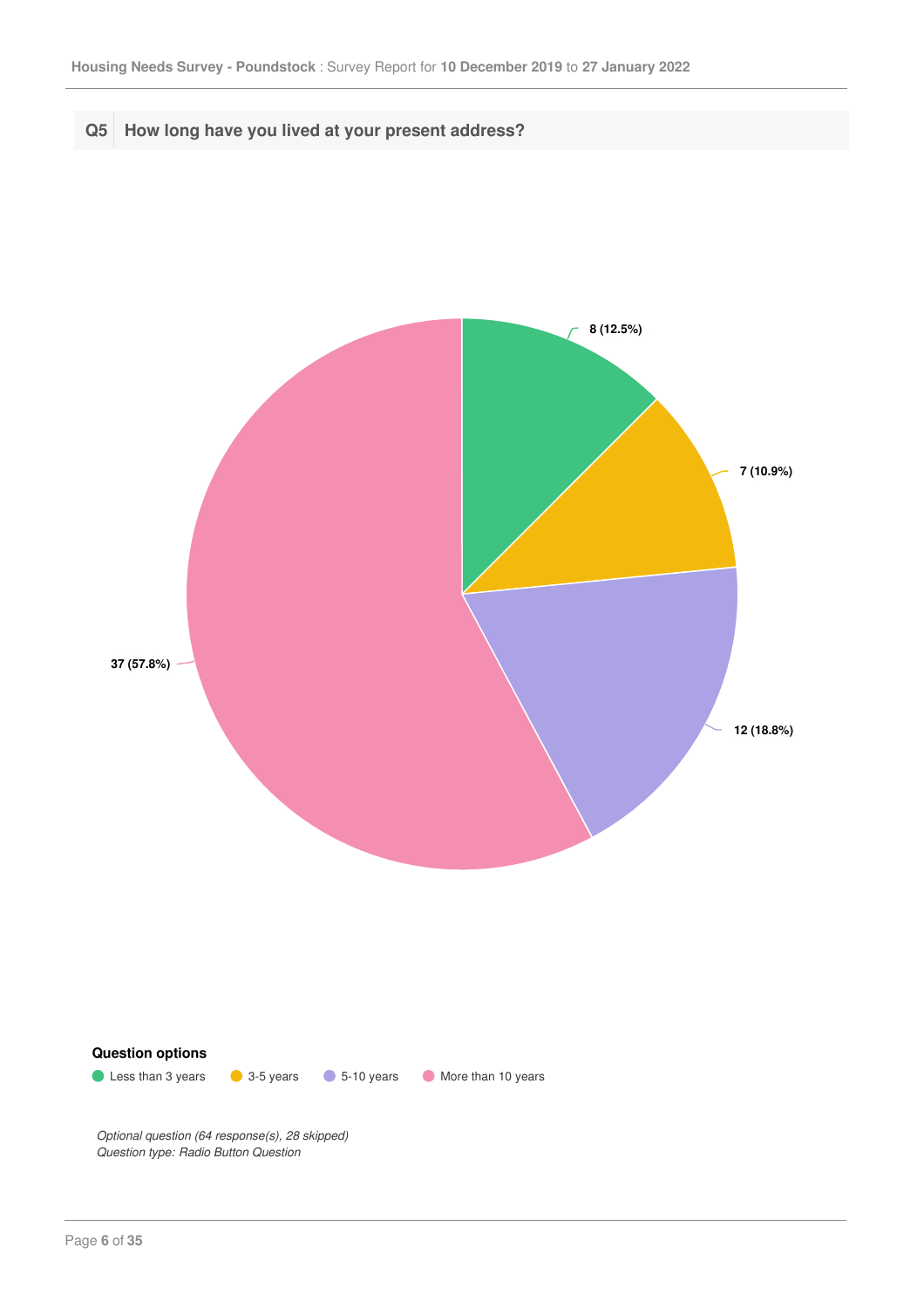



 $1$  0 2 0 3 0 4 0 5+

*Optional question (63 response(s), 29 skipped) Question type: Radio Button Question*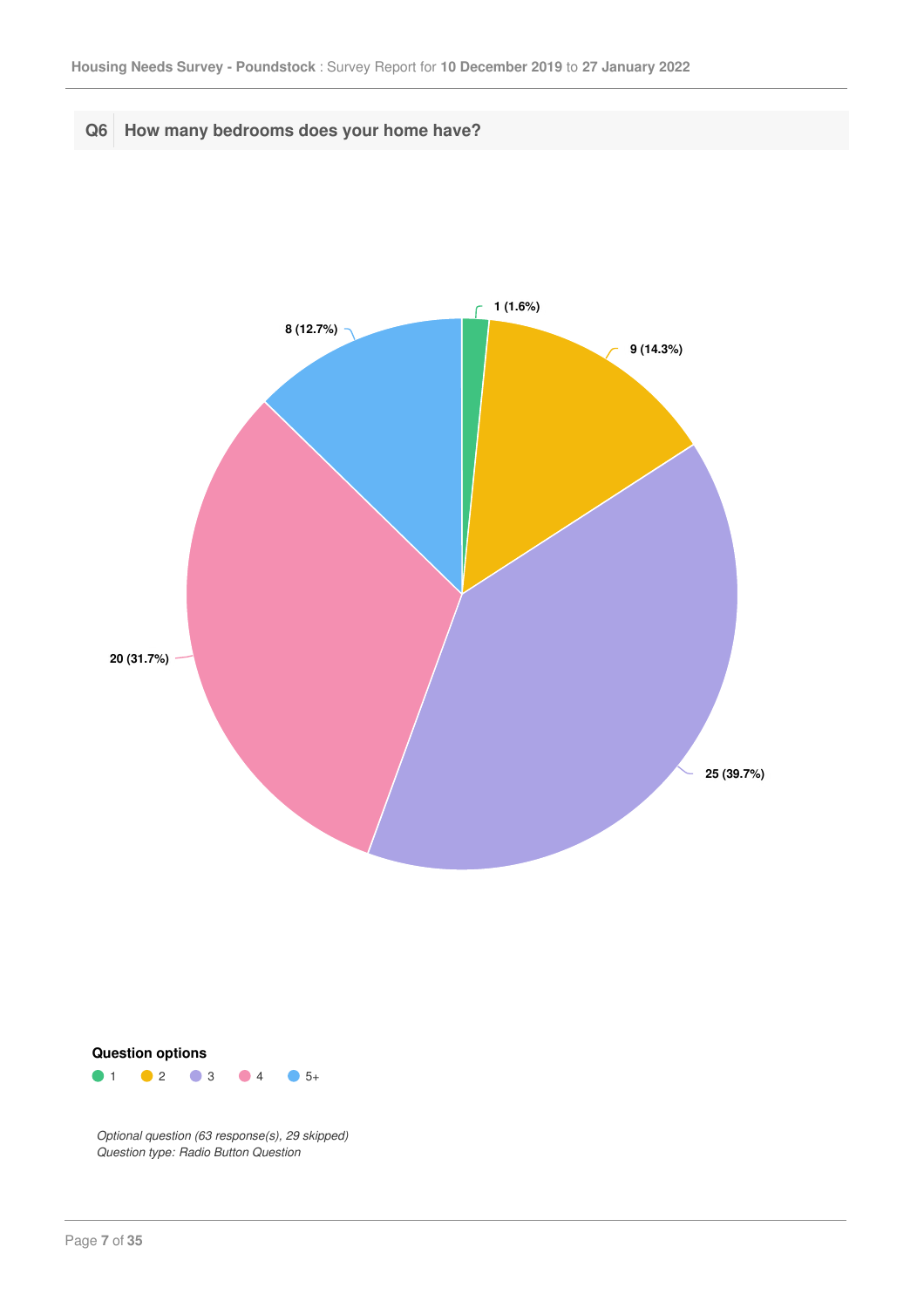

*Optional question (64 response(s), 28 skipped) Question type: Radio Button Question*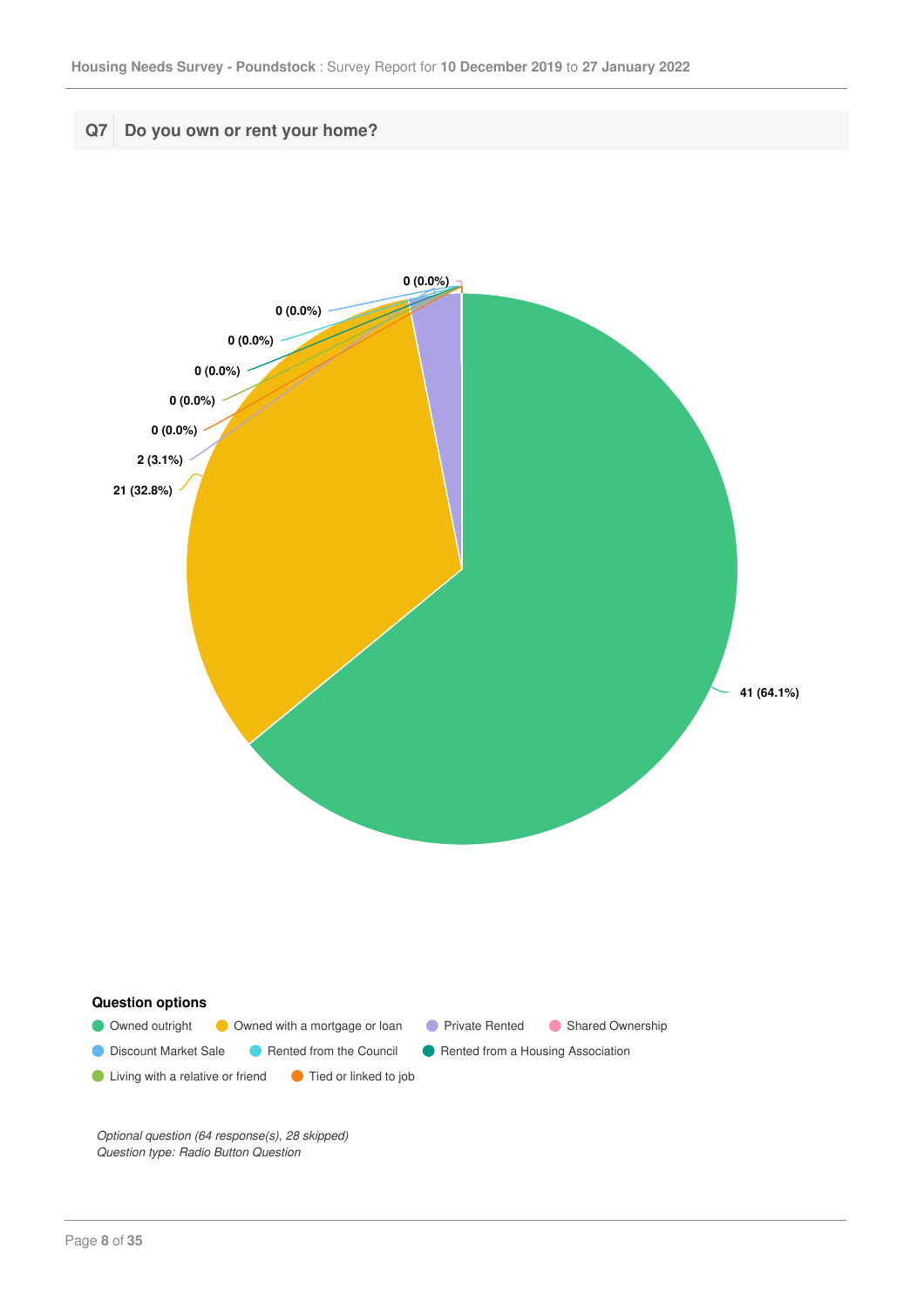

*Optional question (9 response(s), 83 skipped) Question type: Checkbox Question*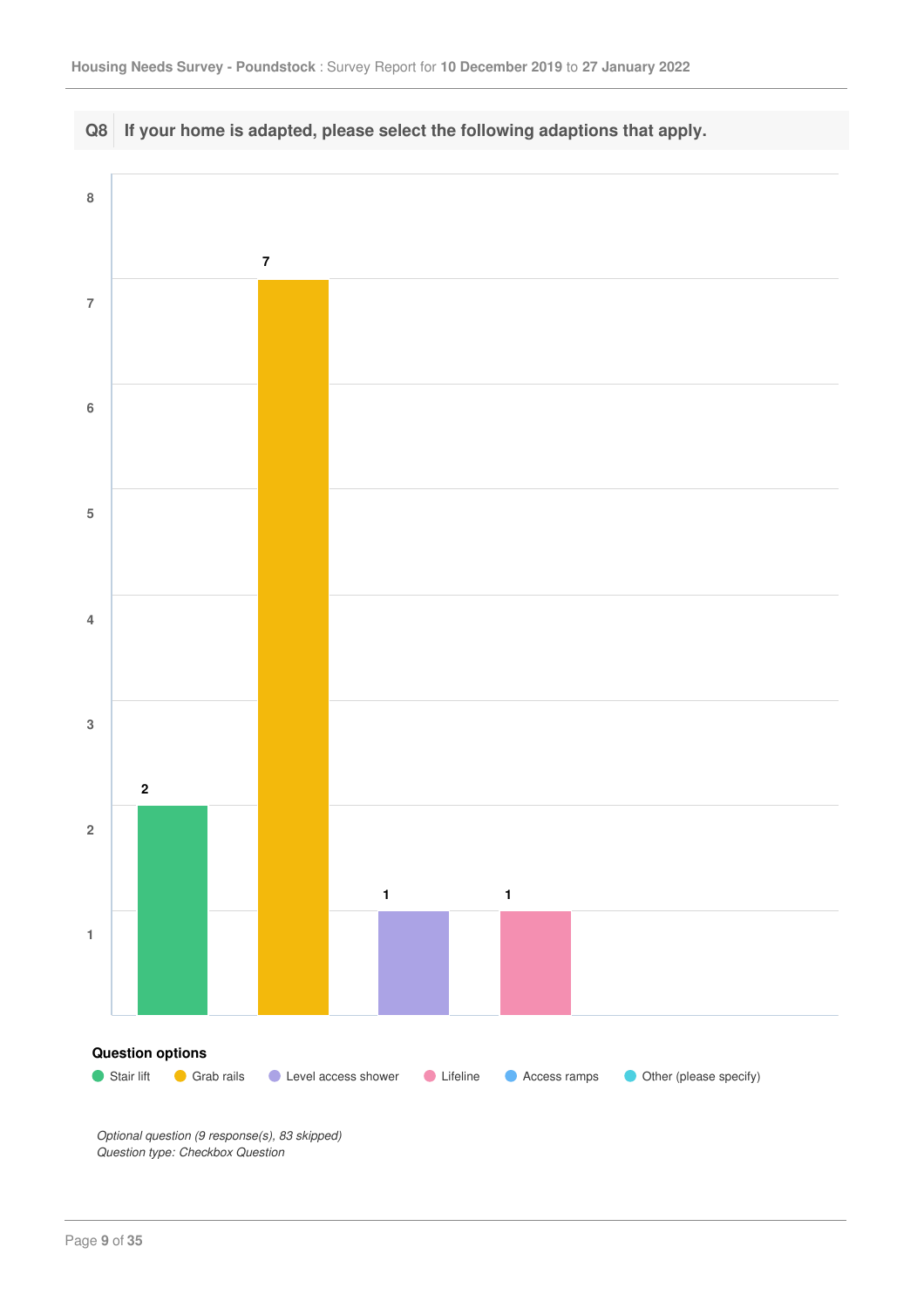**Q9 Is your home sheltered or supported accommodation?**



#### **Question options**

- No Yes, sheltered (older persons accommodation, generally with a scheme manager)
- Yes, supported (combination of housing and support services provided)

*Optional question (61 response(s), 31 skipped) Question type: Radio Button Question*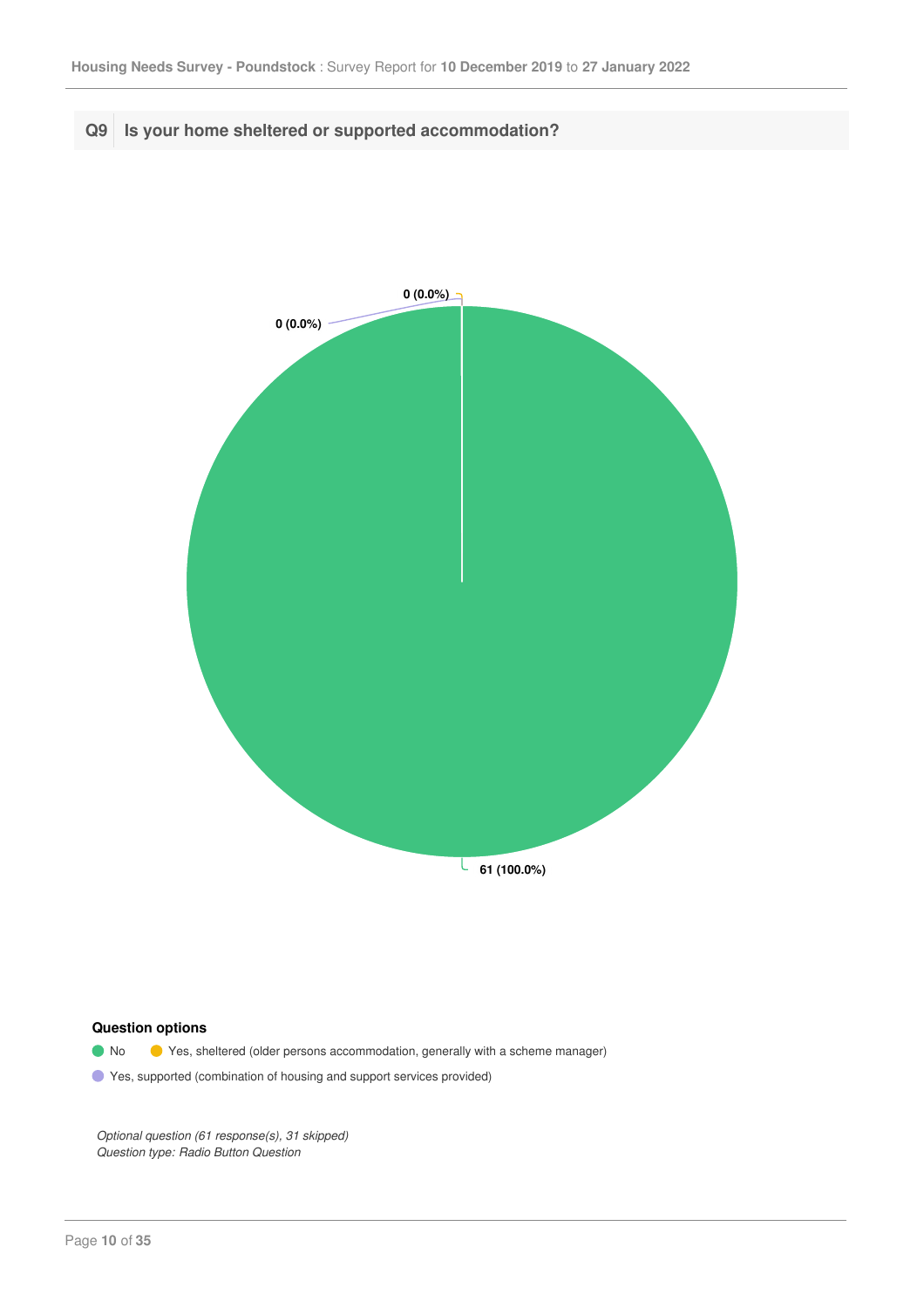#### **Q10 Will your current home still meet your needs in 10 years?**



#### **Question options**

**O** Yes **O** Yes, but would require adapations **O** No

*Optional question (63 response(s), 29 skipped) Question type: Radio Button Question*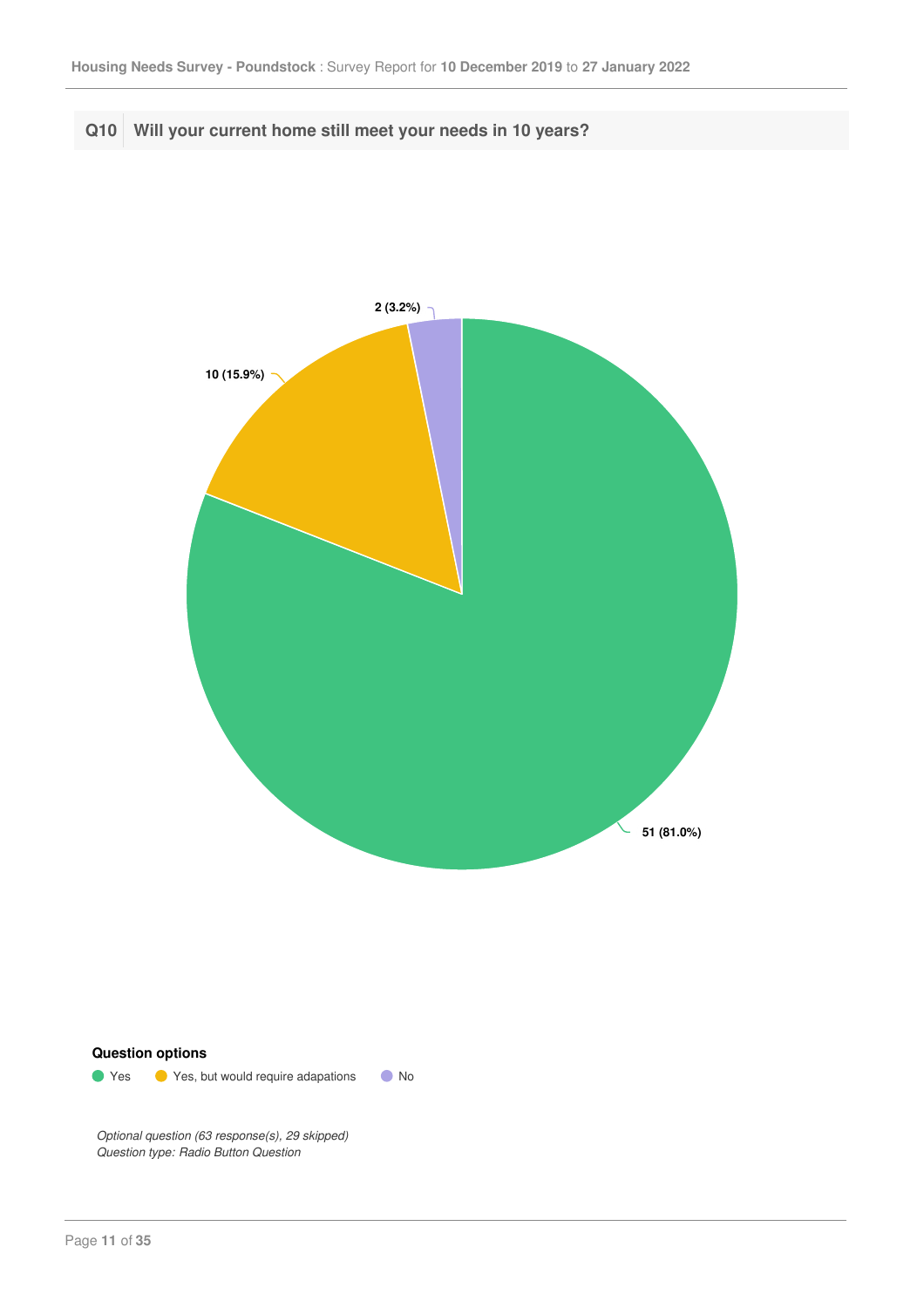**Q11 Have any members of your household moved out of the parish in the last 5 years? If so, how many?**



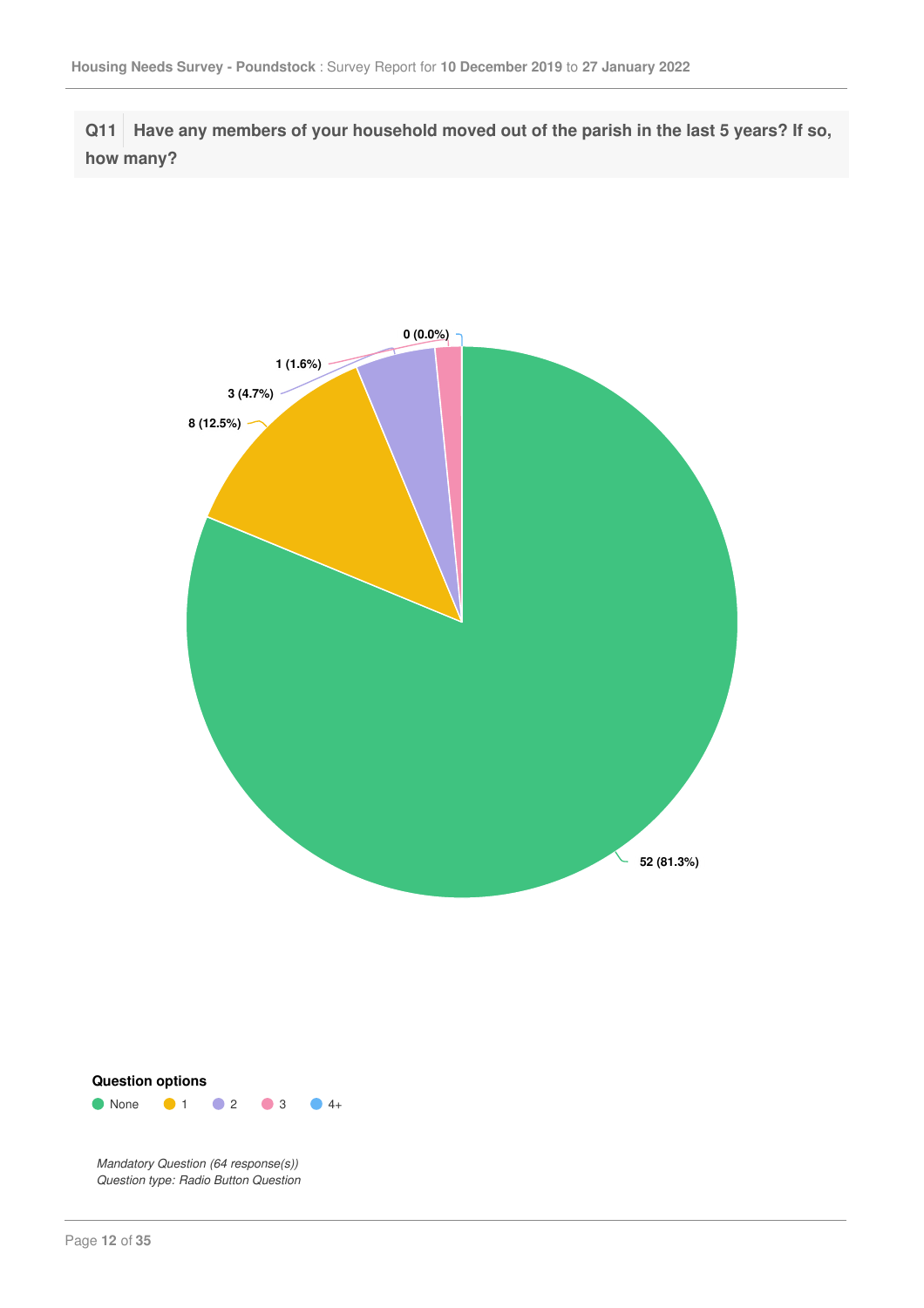

*Optional question (11 response(s), 81 skipped) Question type: Checkbox Question*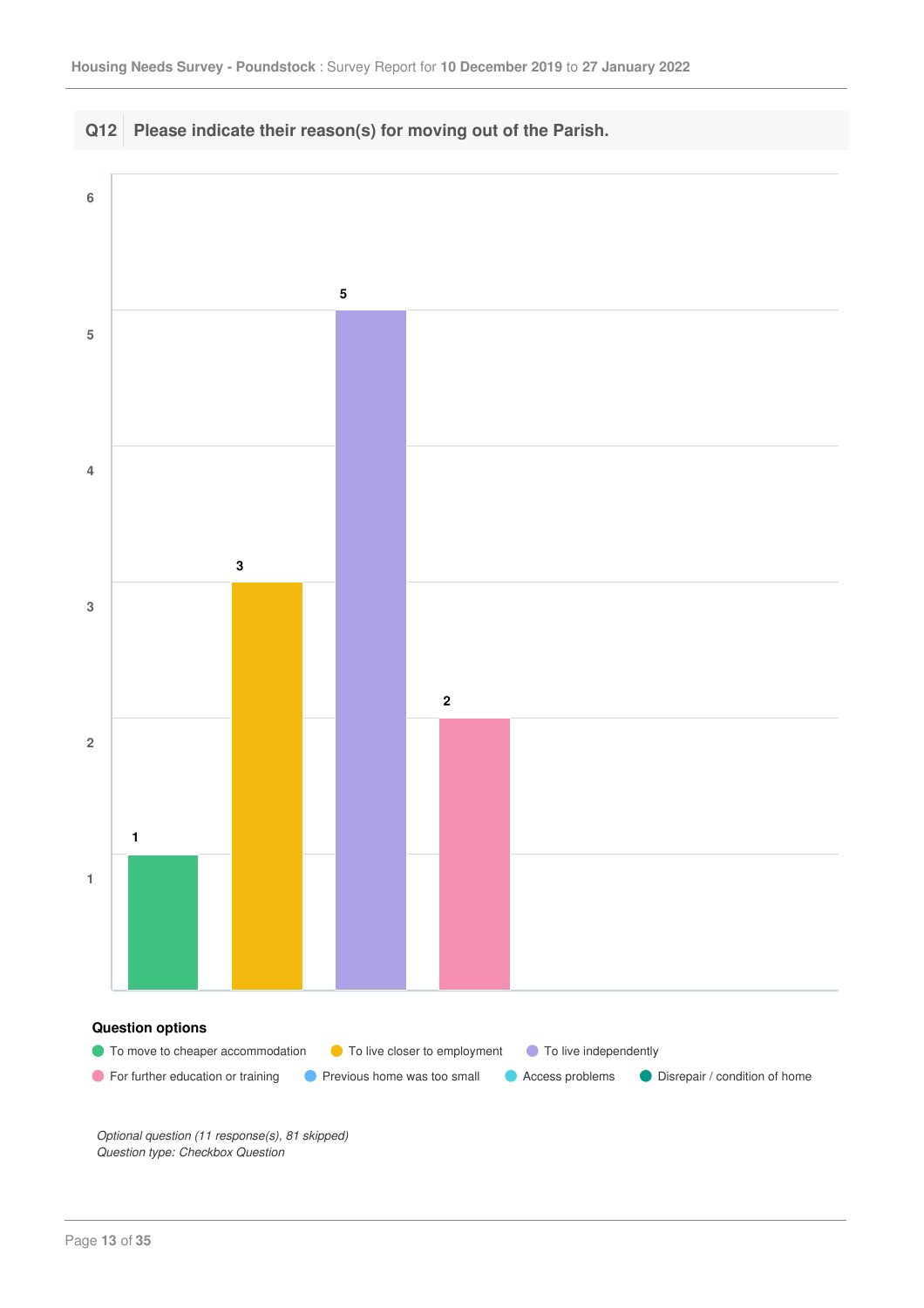### **Q13 Would they return to the parish if suitable housing were available?**



#### **Question options**

● Yes ● No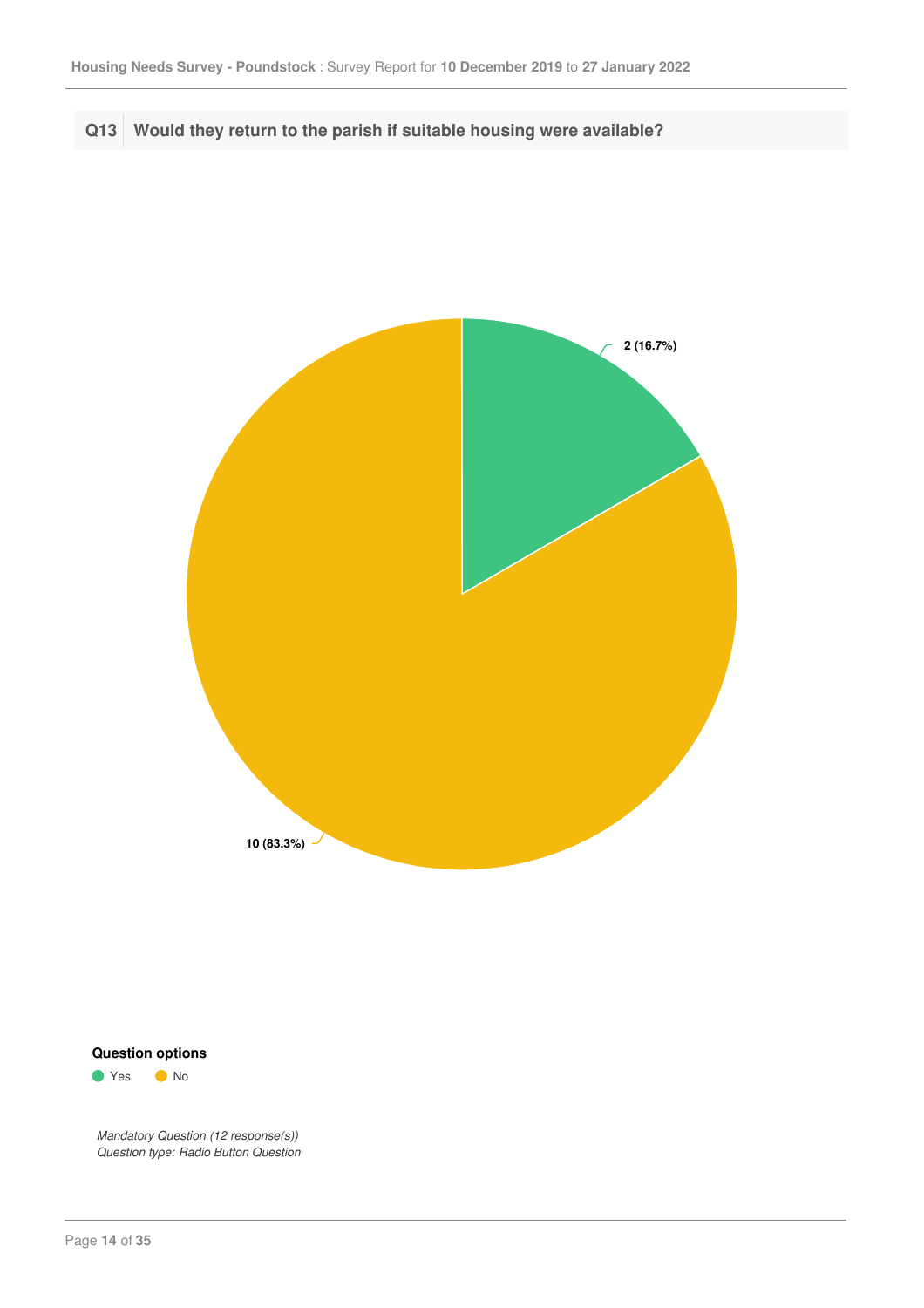**Q14 PART 2 Affordable Housing CircumstancesDoes the household needing to move own or rent their own home?**

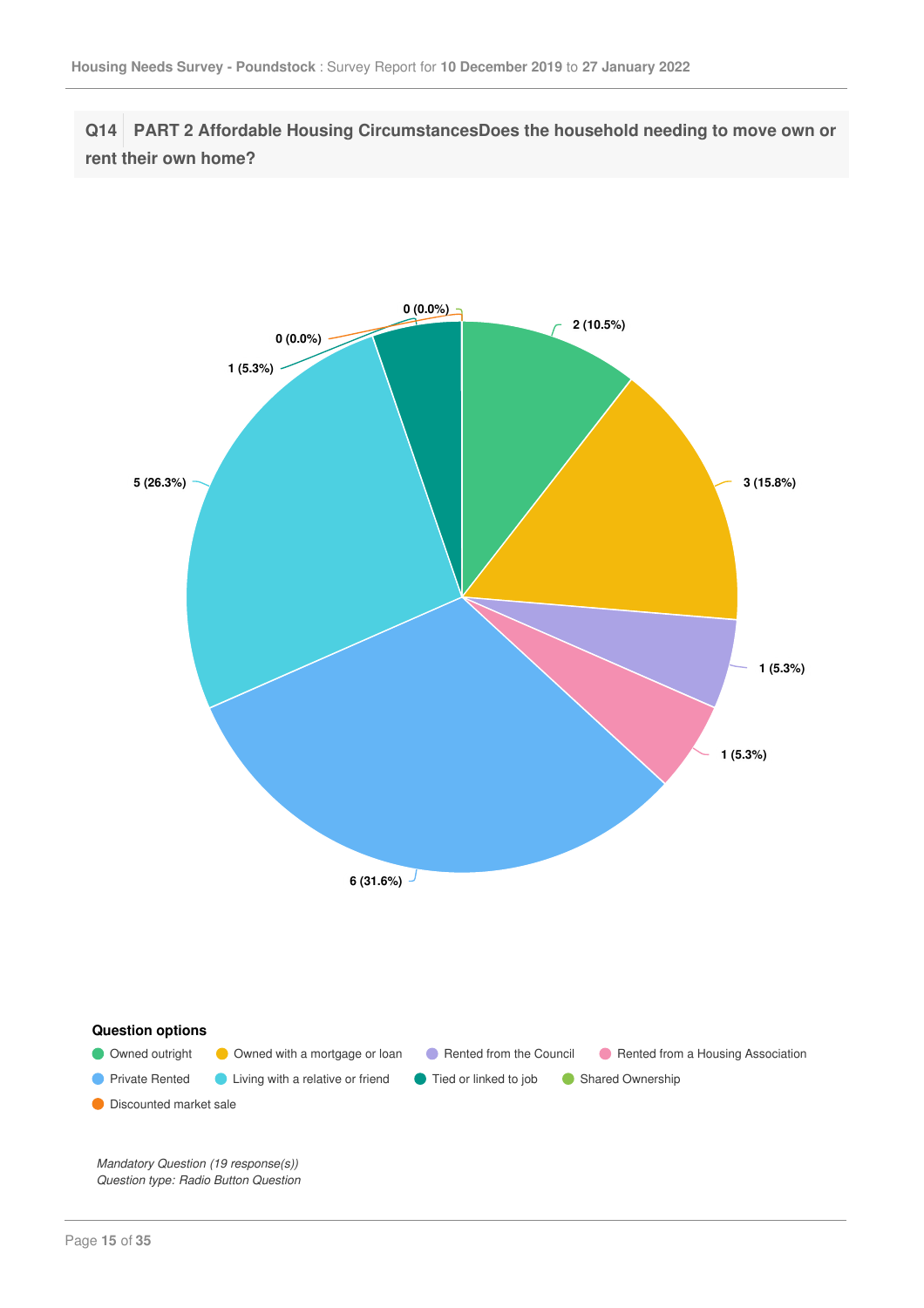#### **Q15 How many bedrooms does the household needing to move have access to?**



#### $1 \t 2 \t 3 \t 4 \t 5+$ **Question options**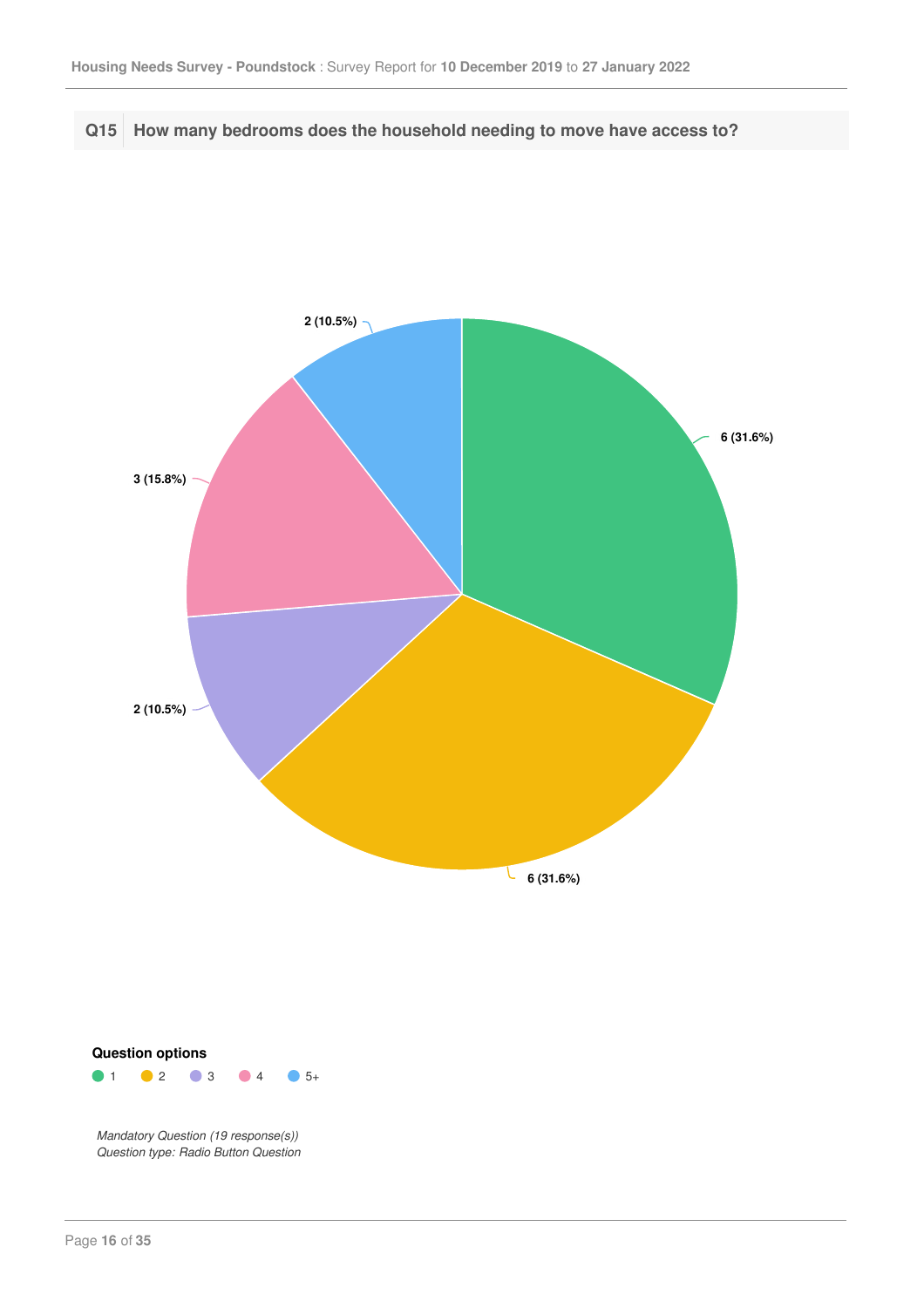**Q16 Does a member of the household needing to move meet one or more of the** following; (a) Living in the Parish for the last 3 years or more.(b) Working in the Parish for the **last 3 years or more.(c) Previously lived in the Parish for 5 years or more.(d...**





*Question type: Radio Button Question*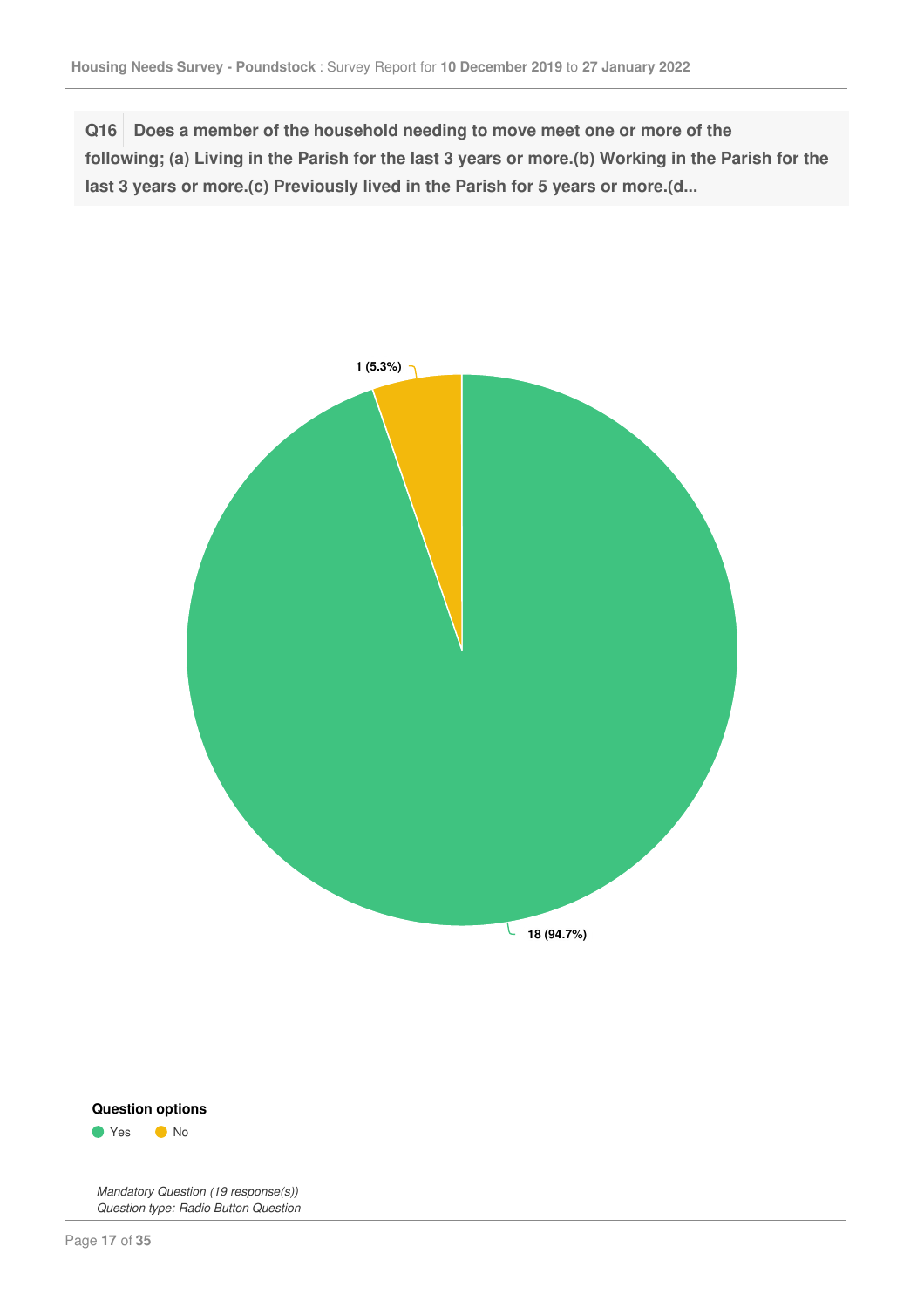



*Mandatory Question (19 response(s)) Question type: Checkbox Question*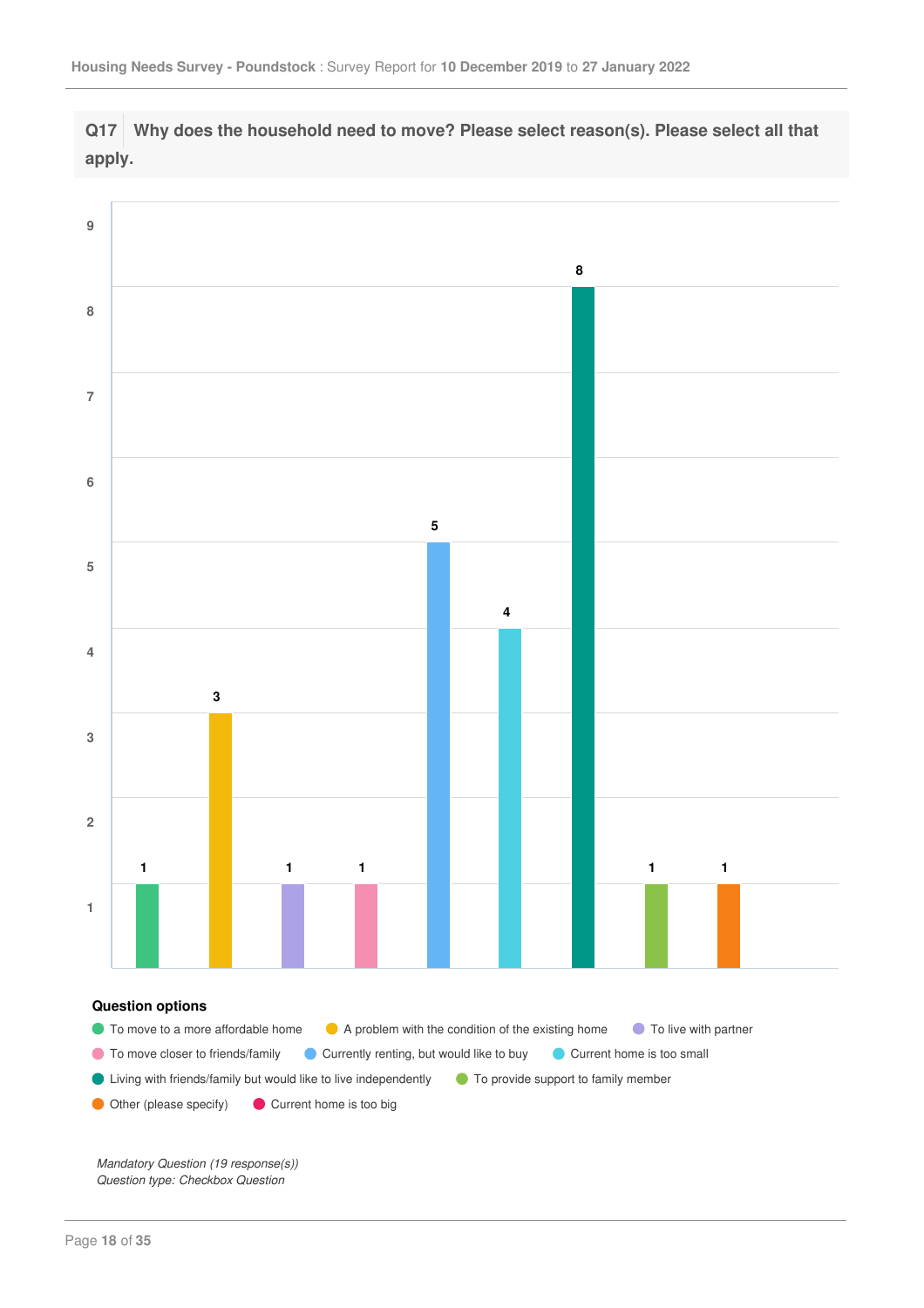**Q18 When does the household need to move?**



**Question options**

**10 years 2.5 years 6-10 years 10 years +**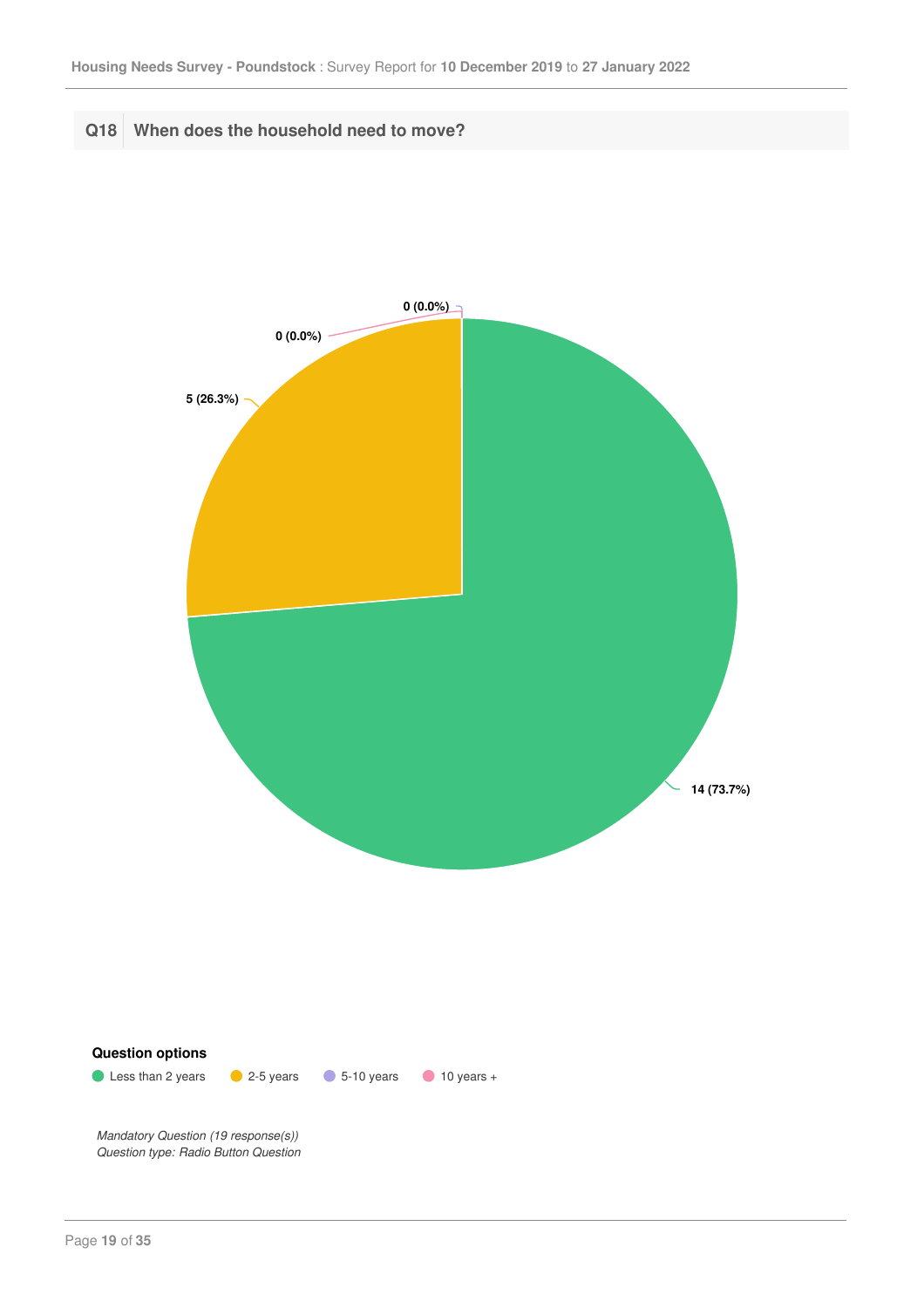



**Anywhere in the Parish COUtside the Parish**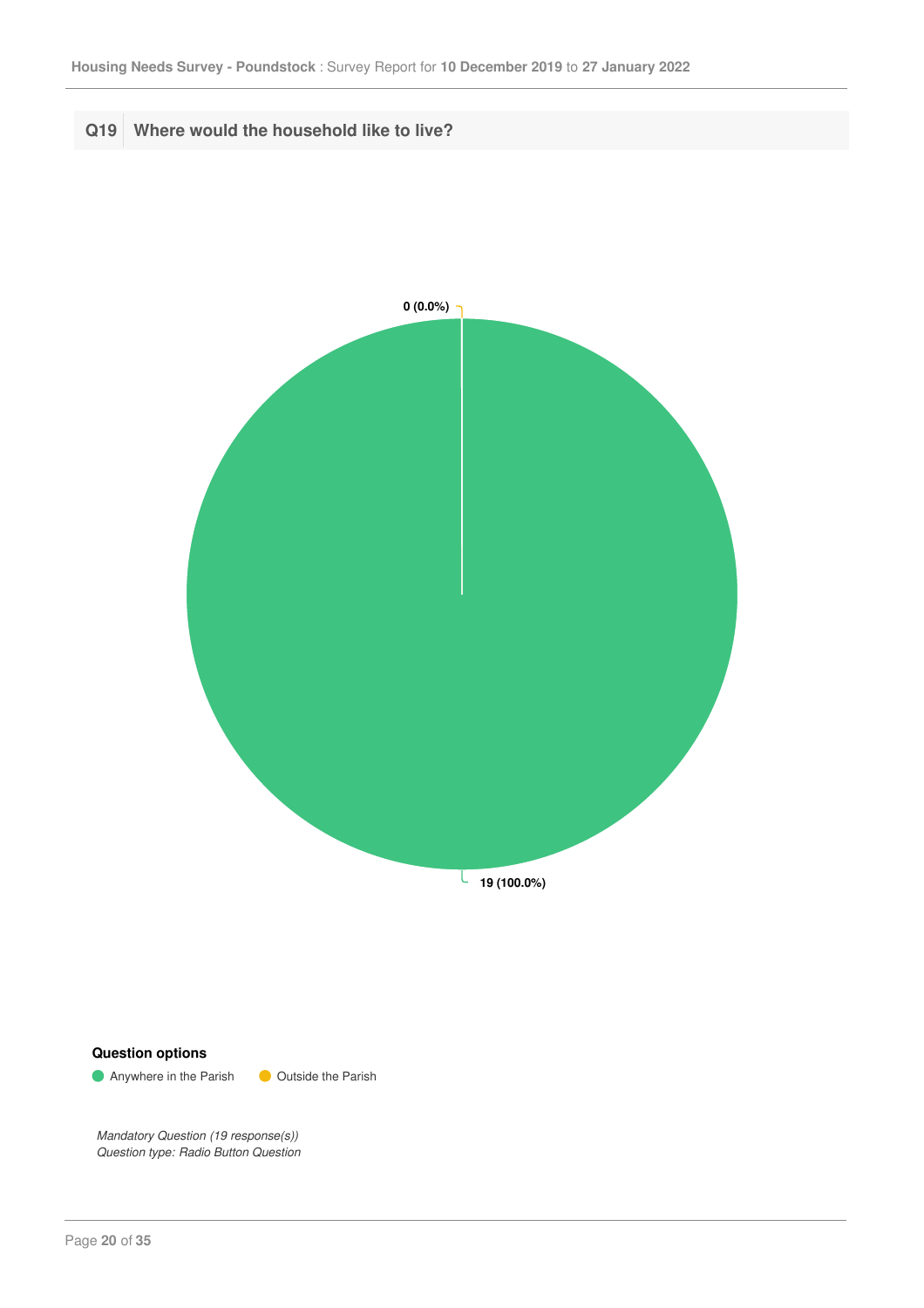

- Affordable Rent (rented housing through a Housing Association or Council)
- Shared Ownership (part buy, part rent typically through a Housing Association)
- **O** Discount Market Sale (discount from open market typically through a private developer) **Private market rent**

Open market sale Other (please specify)

*Mandatory Question (19 response(s)) Question type: Checkbox Question*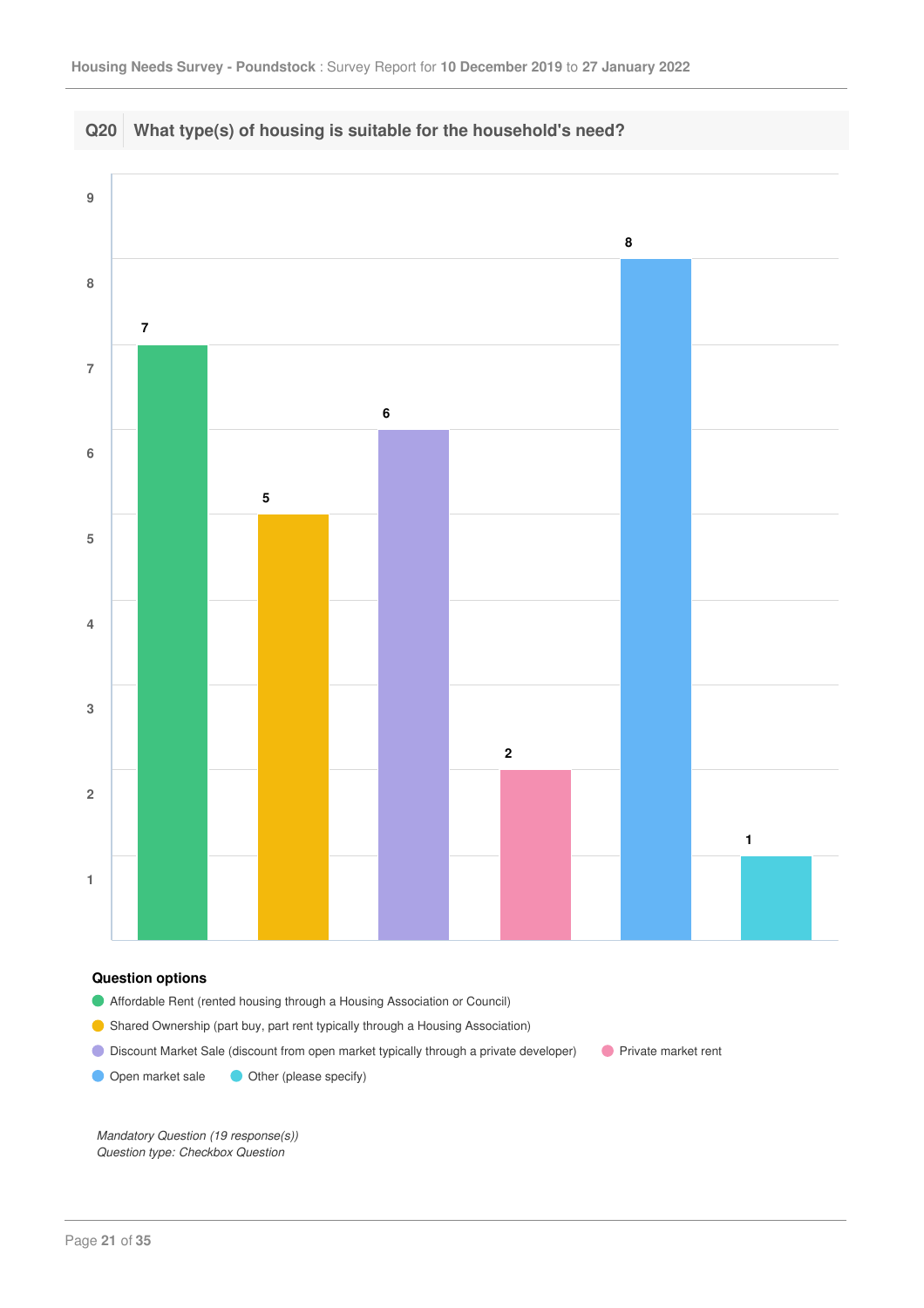



 $1$  0 2 0 3 0 4 0 5+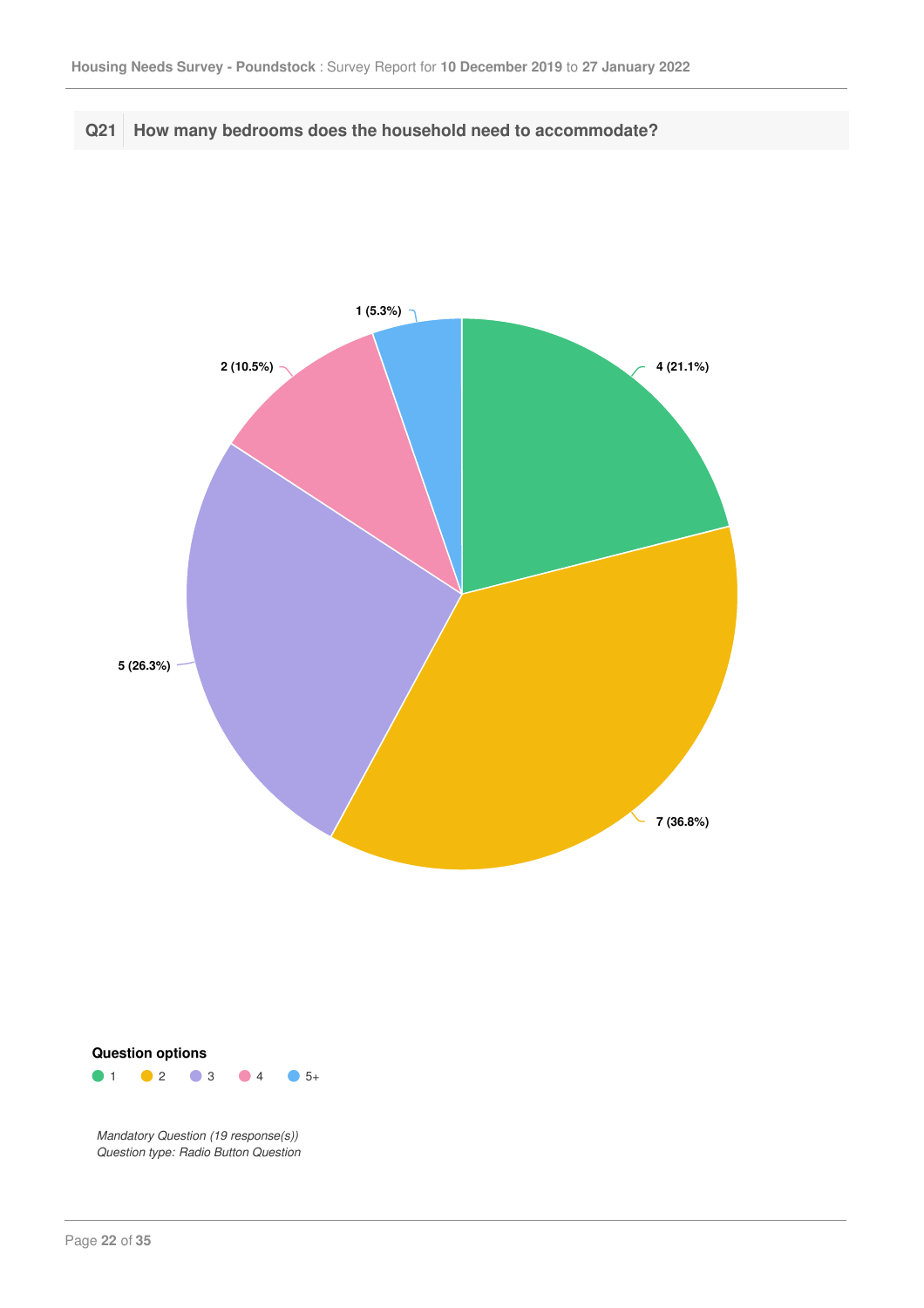**Q22 Does anyone in the household have specific housing requirements? Please select all that apply.**



**Question options**

Adapted for a wheelchair

• No • Accommodation on the ground floor • Older persons accommodation • Other (please specify)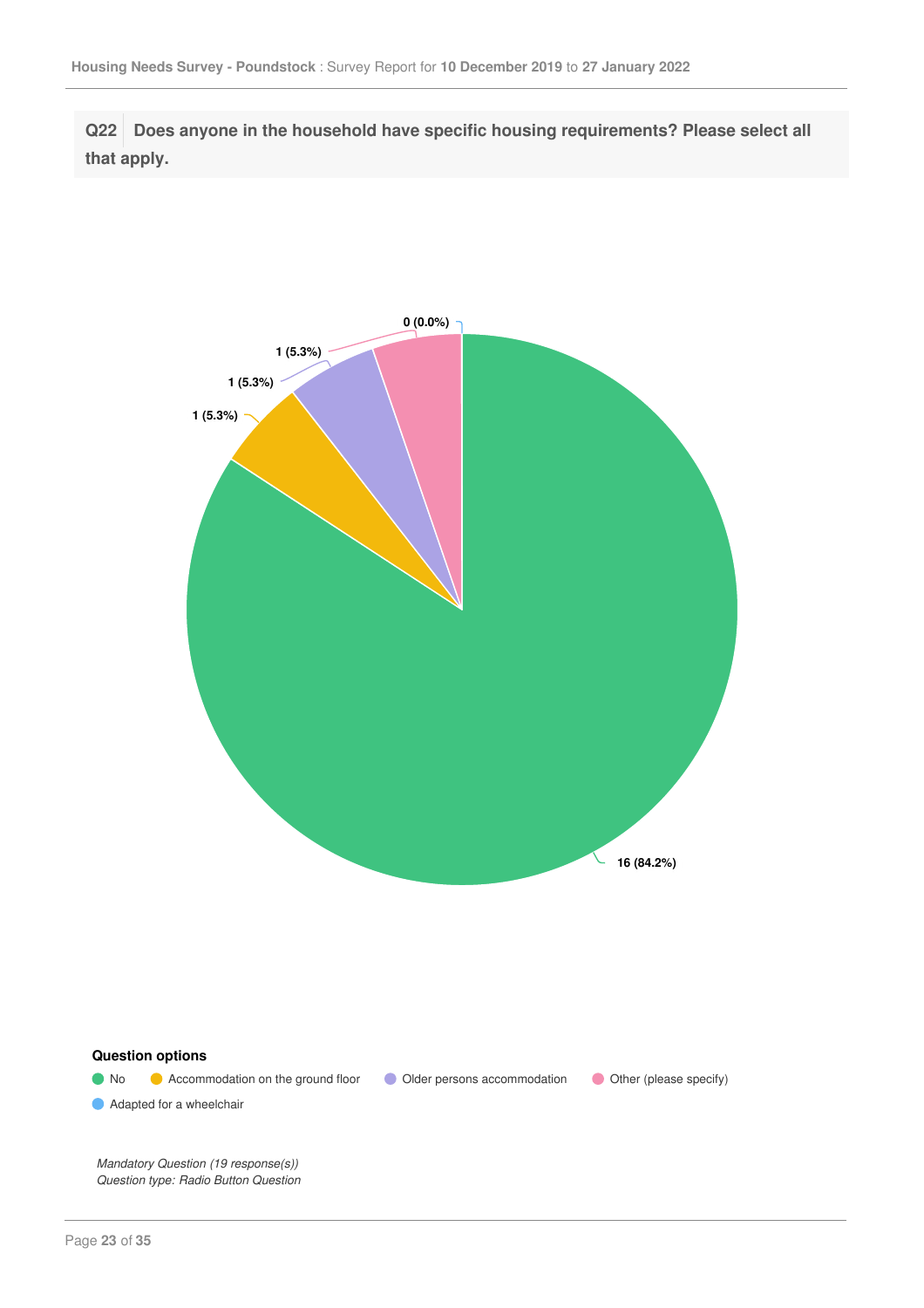#### **Q23 If purchasing, what is the maximum price range the household can afford?**



*Question type: Dropdown Question*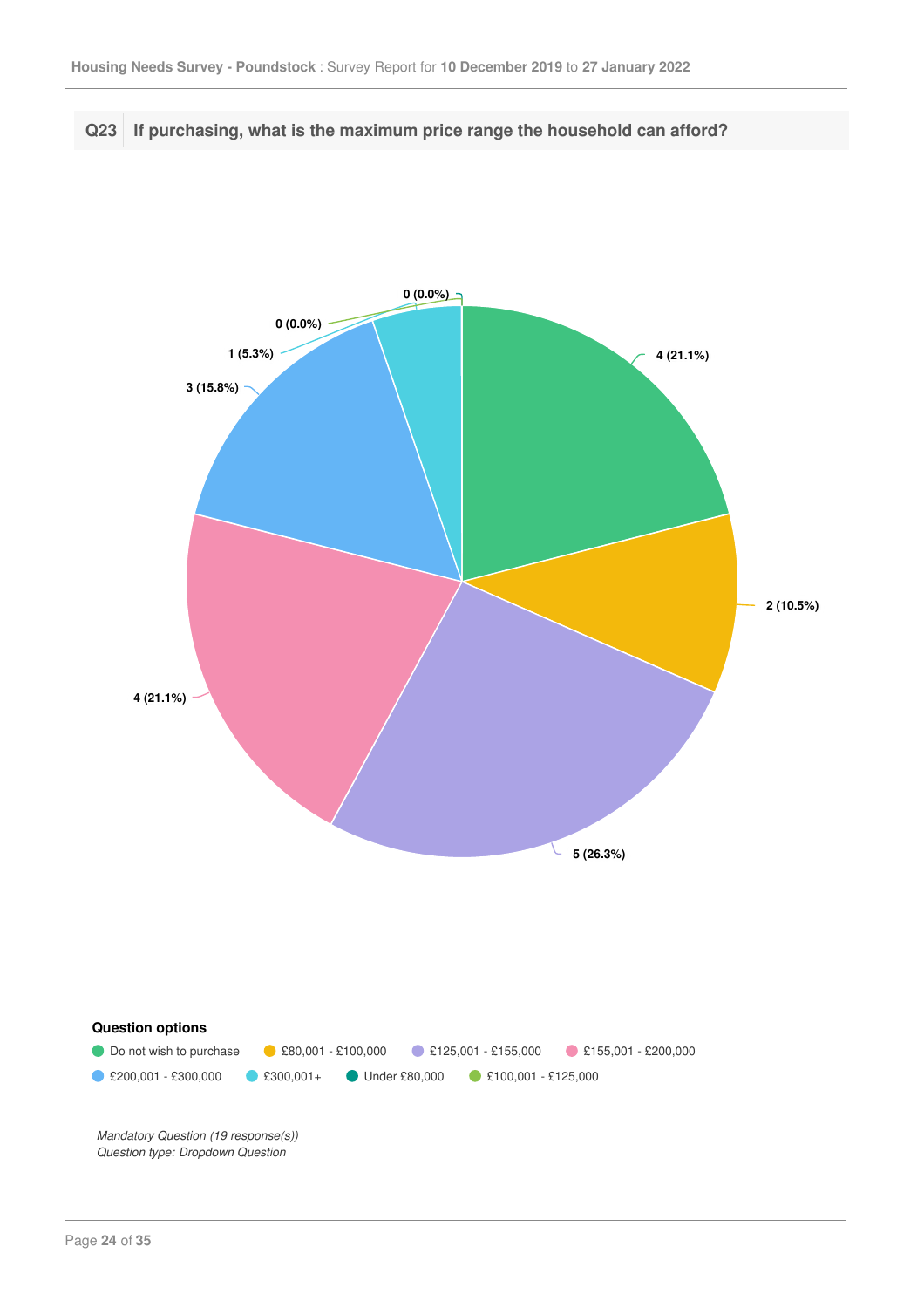**Q24 If purchasing, how much approximately could the household initially provide as a deposit?**

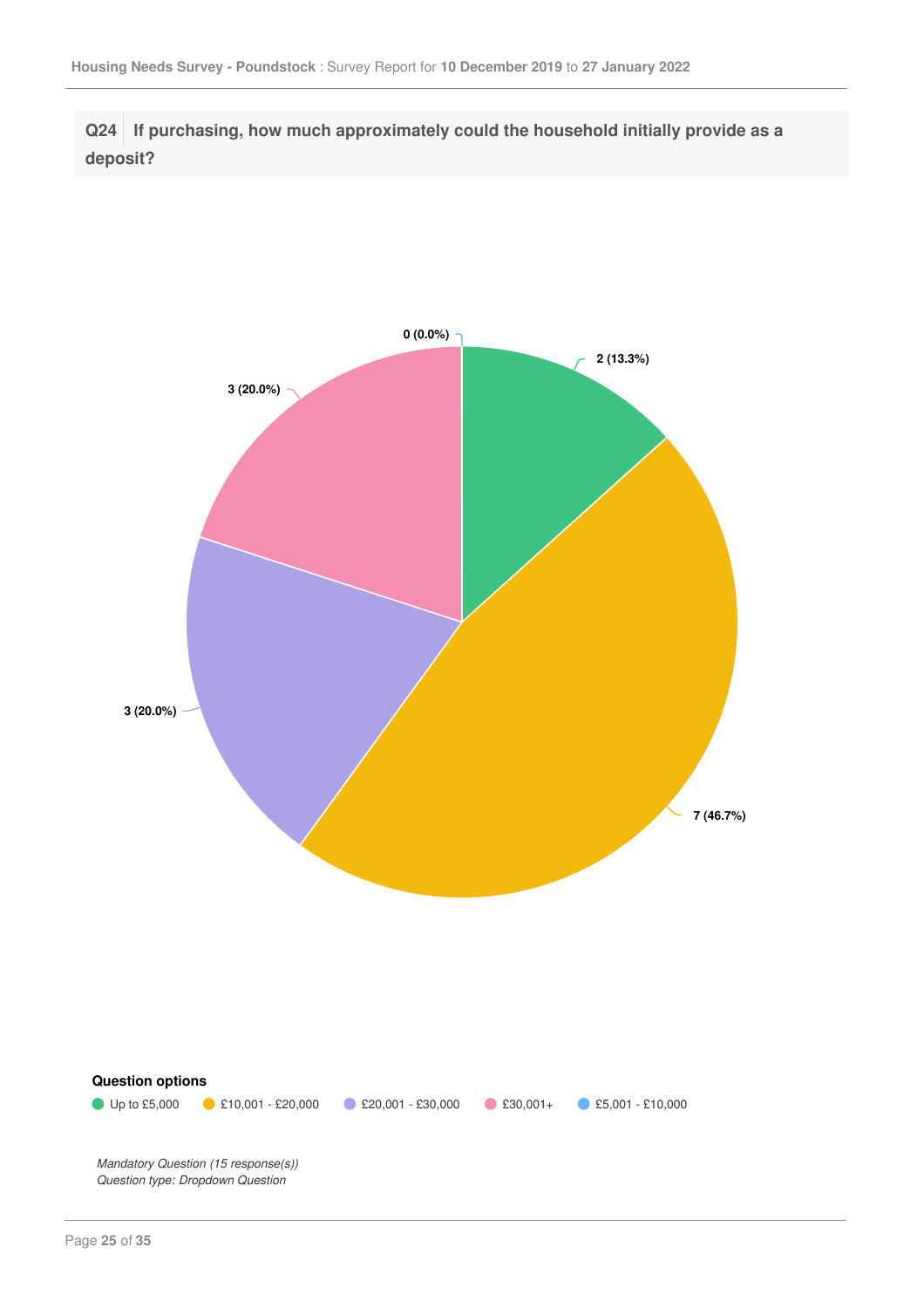

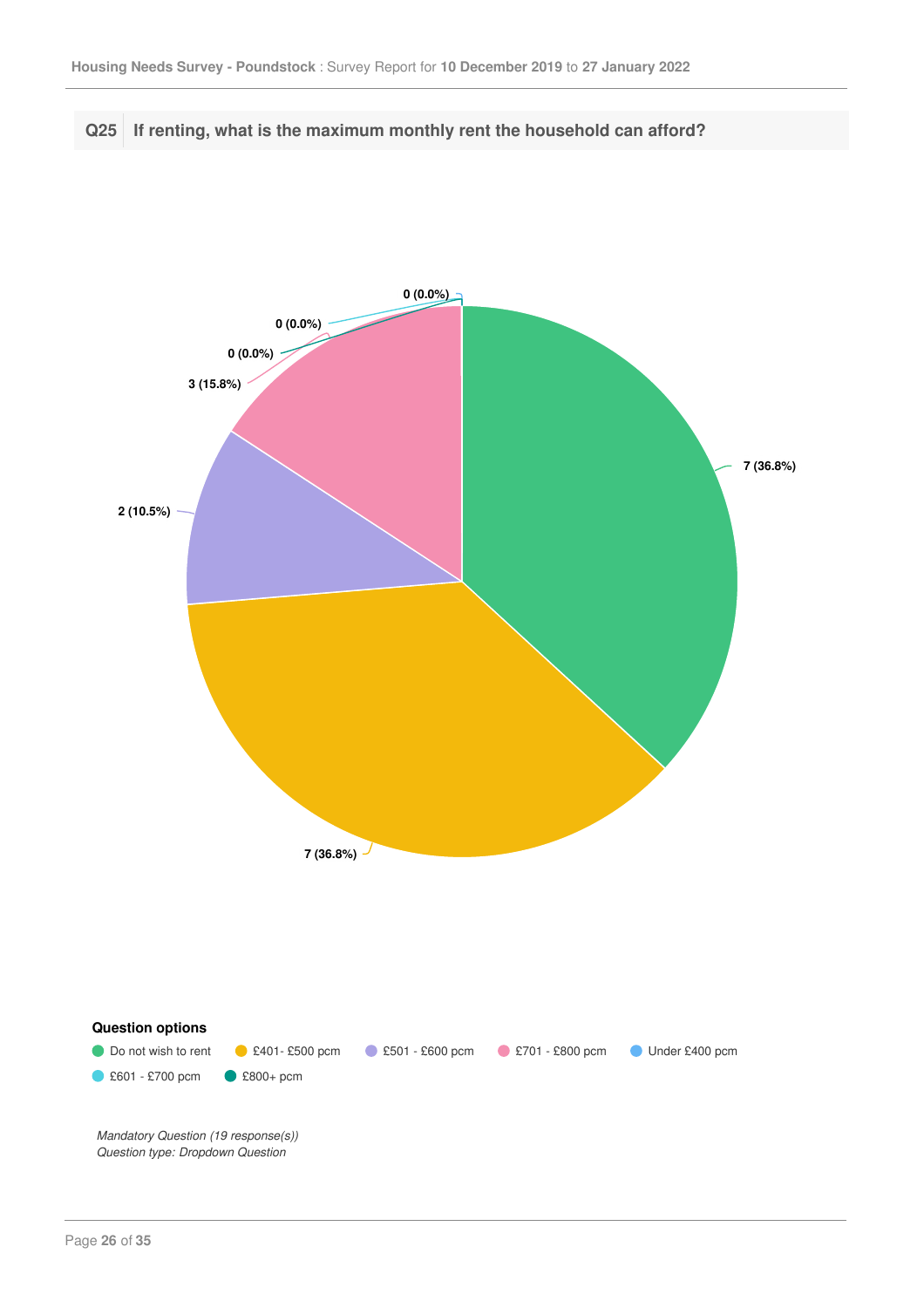



● Yes ● No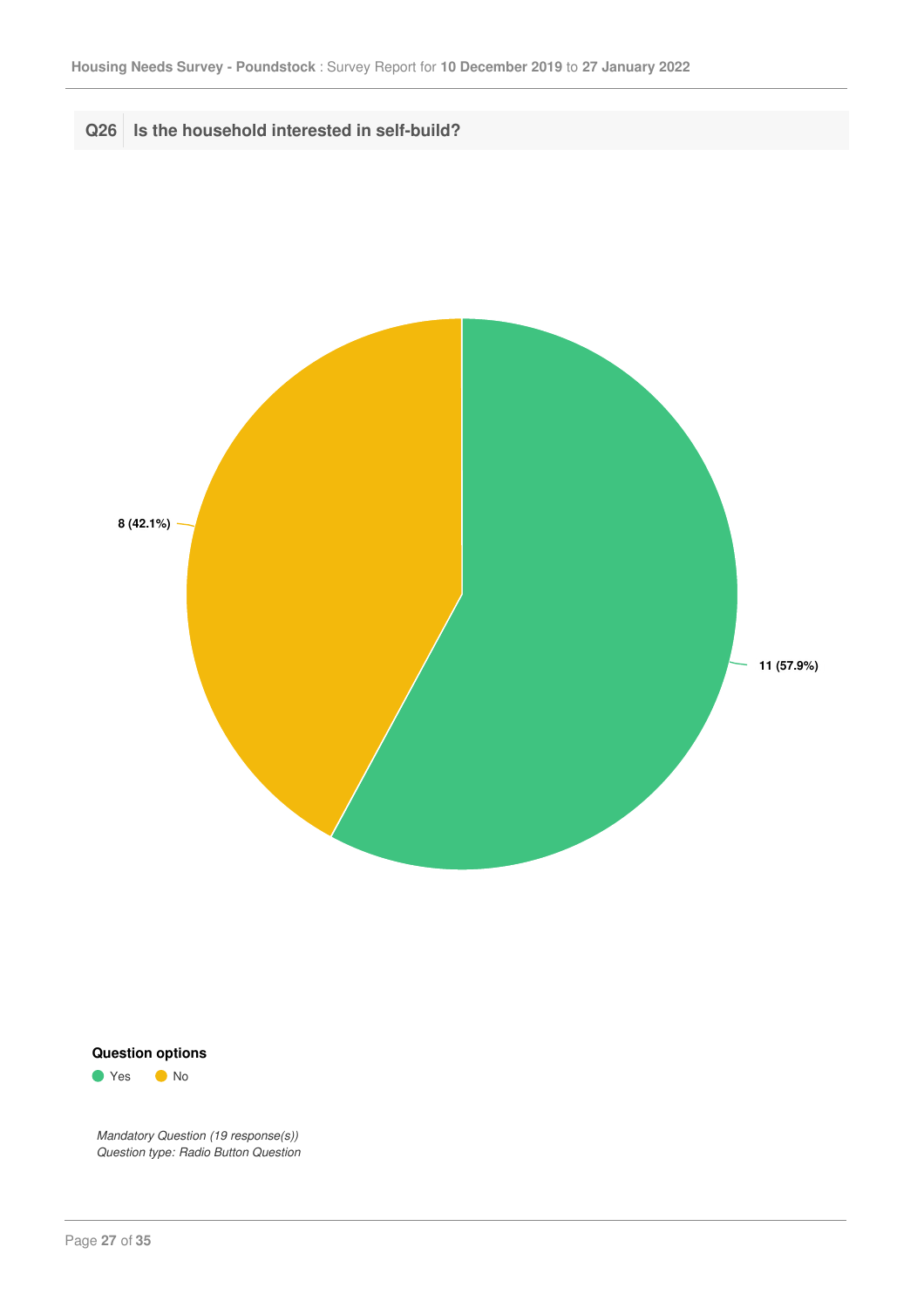#### **Q27 Is the household on the HomeChoice and/or Help to Buy South registers?**



#### **Question options**

Yes, HomeChoice (properties rented through a Housing Association or the Council) **O** Yes, Help to Buy South (Shared Ownership through a Housing Association) **O** Neither **C** Yes, both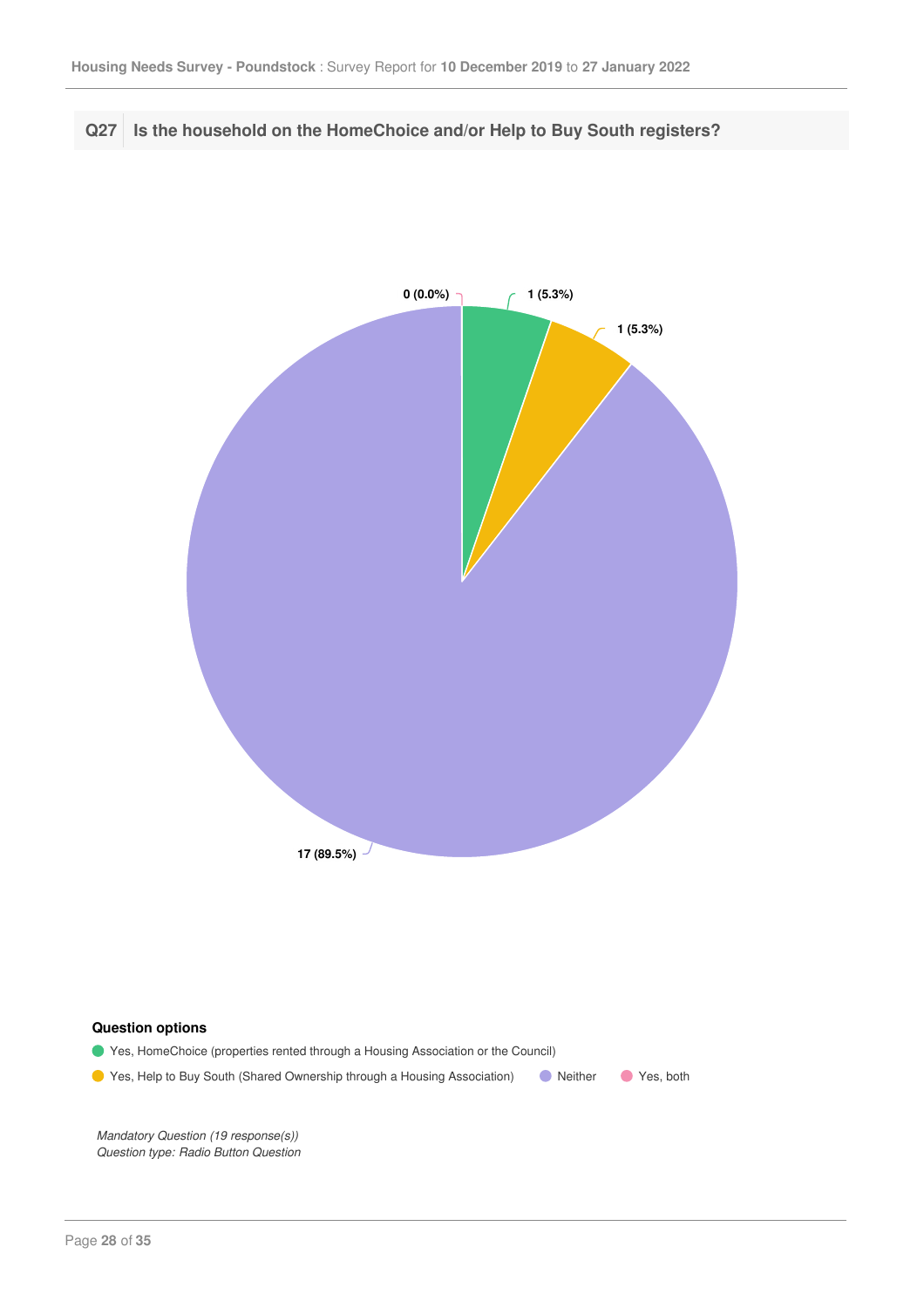**Q28 PART 3 Your thoughts on Affordable HousingWould you support an affordable housing led development, to help meet the housing needs of local people?**





*Optional question (82 response(s), 10 skipped) Question type: Radio Button Question*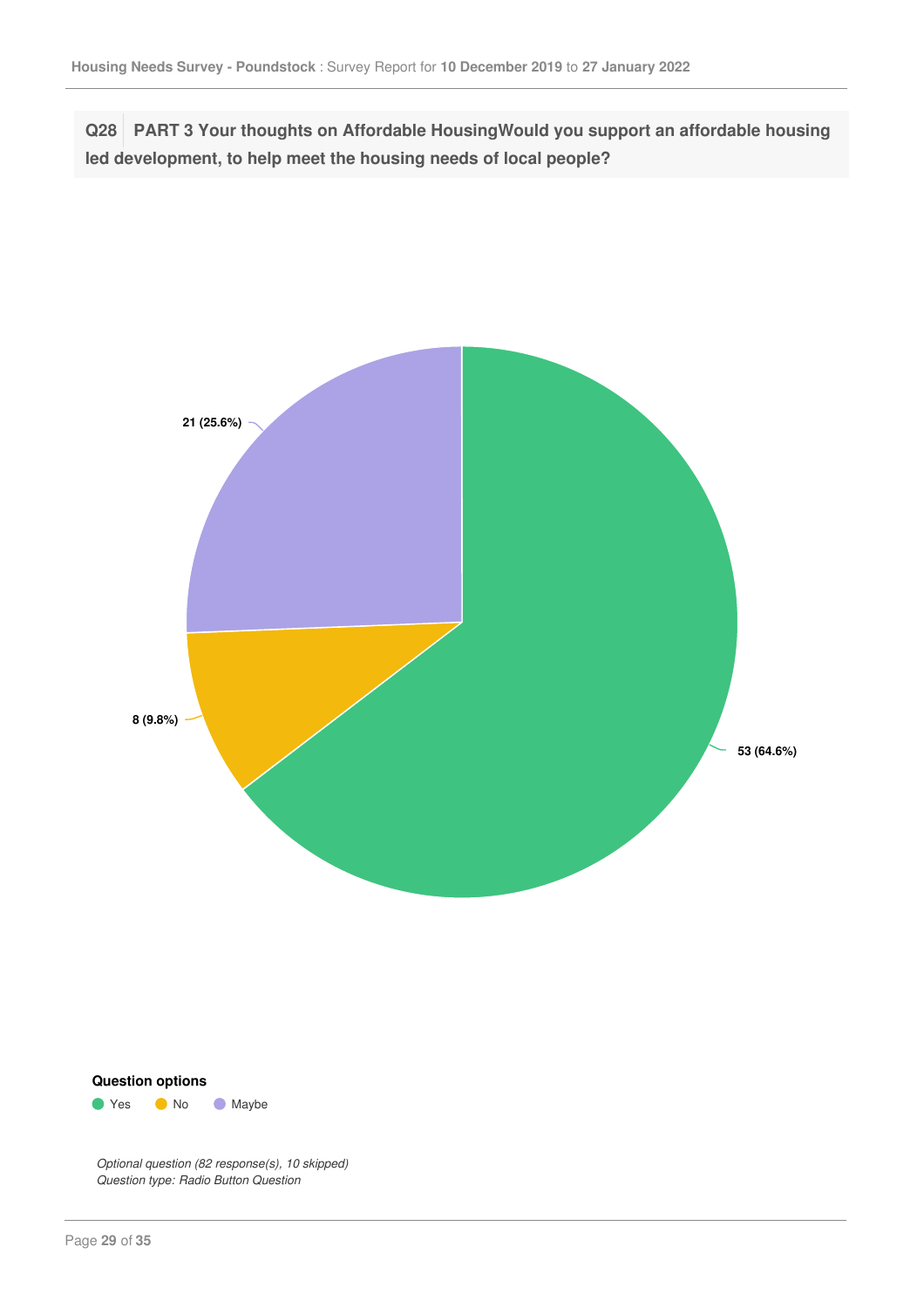

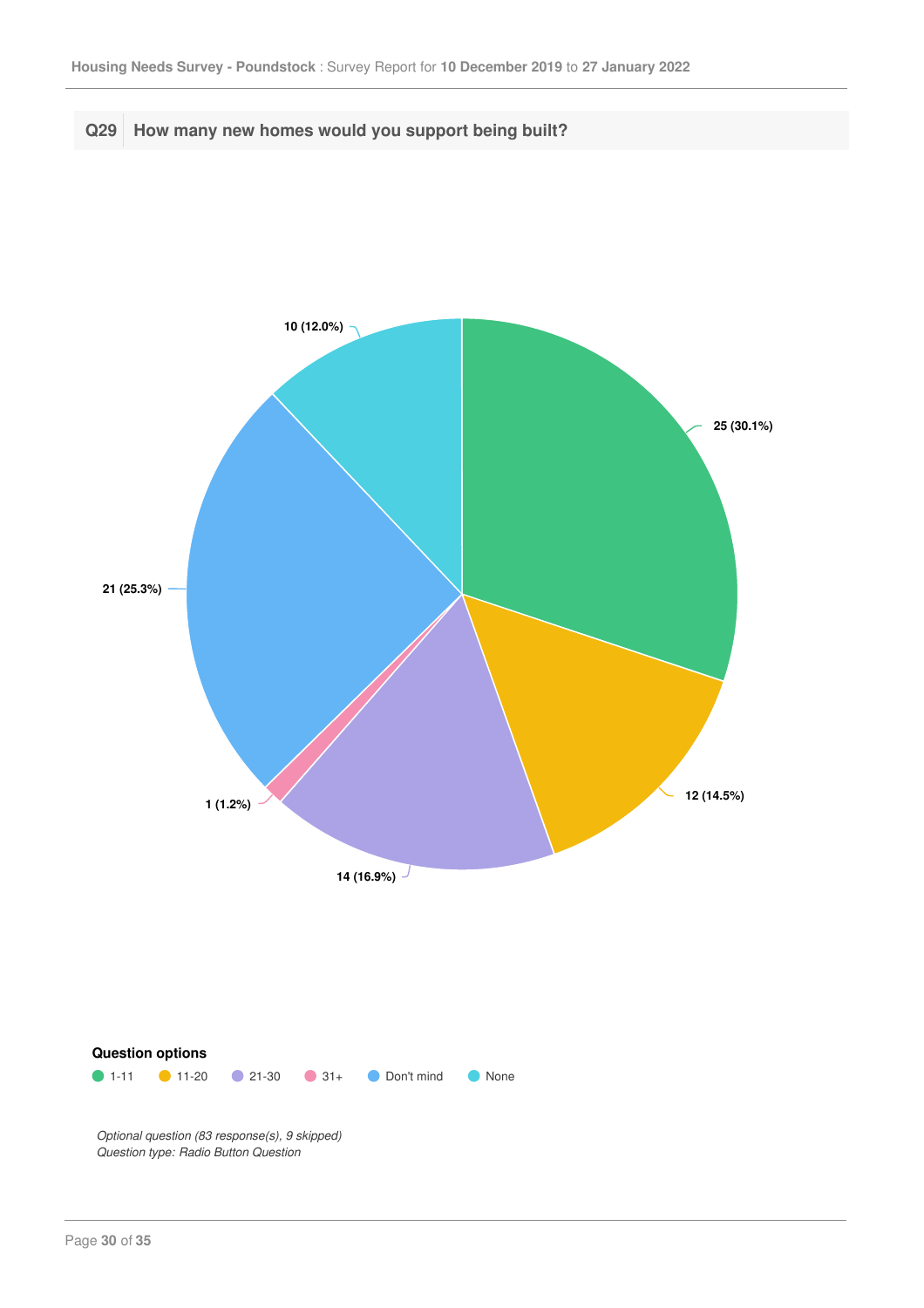

*Optional question (81 response(s), 11 skipped) Question type: Checkbox Question*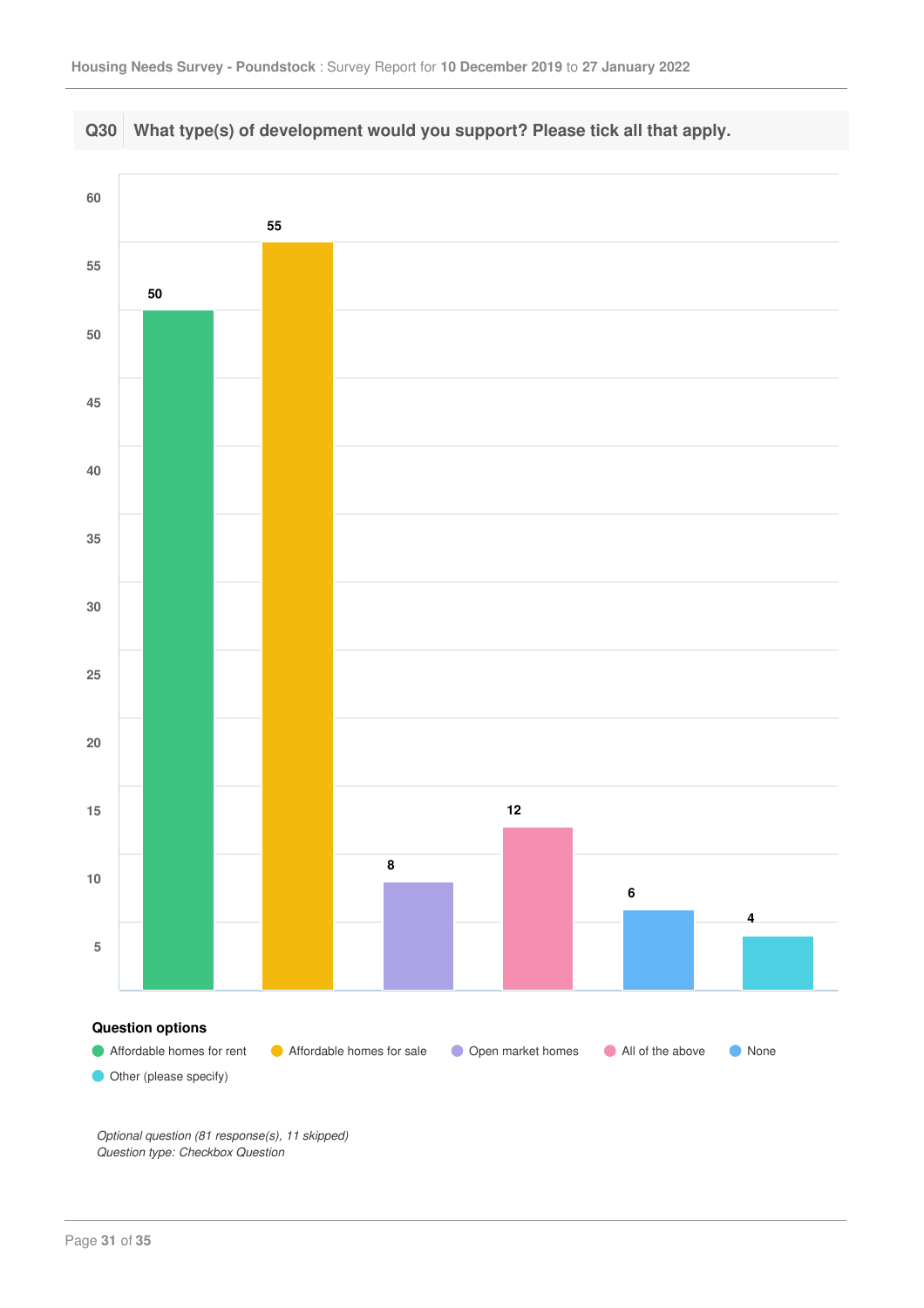**Q31 PART 4 Equalities MonitoringYou do not have to provide the information requested below, but it would help us if you do.How do you describe your gender?**





*Optional question (71 response(s), 21 skipped) Question type: Radio Button Question*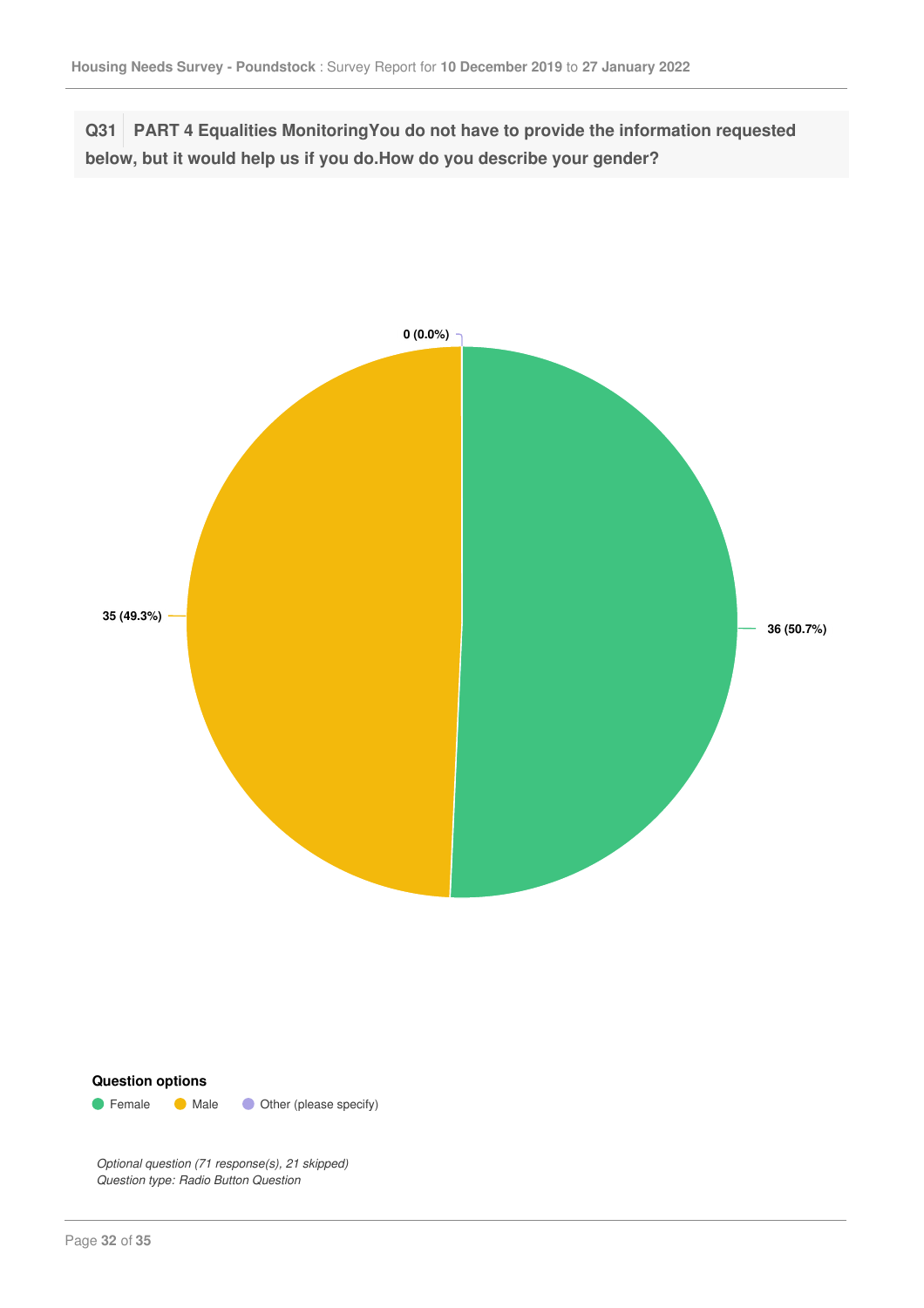

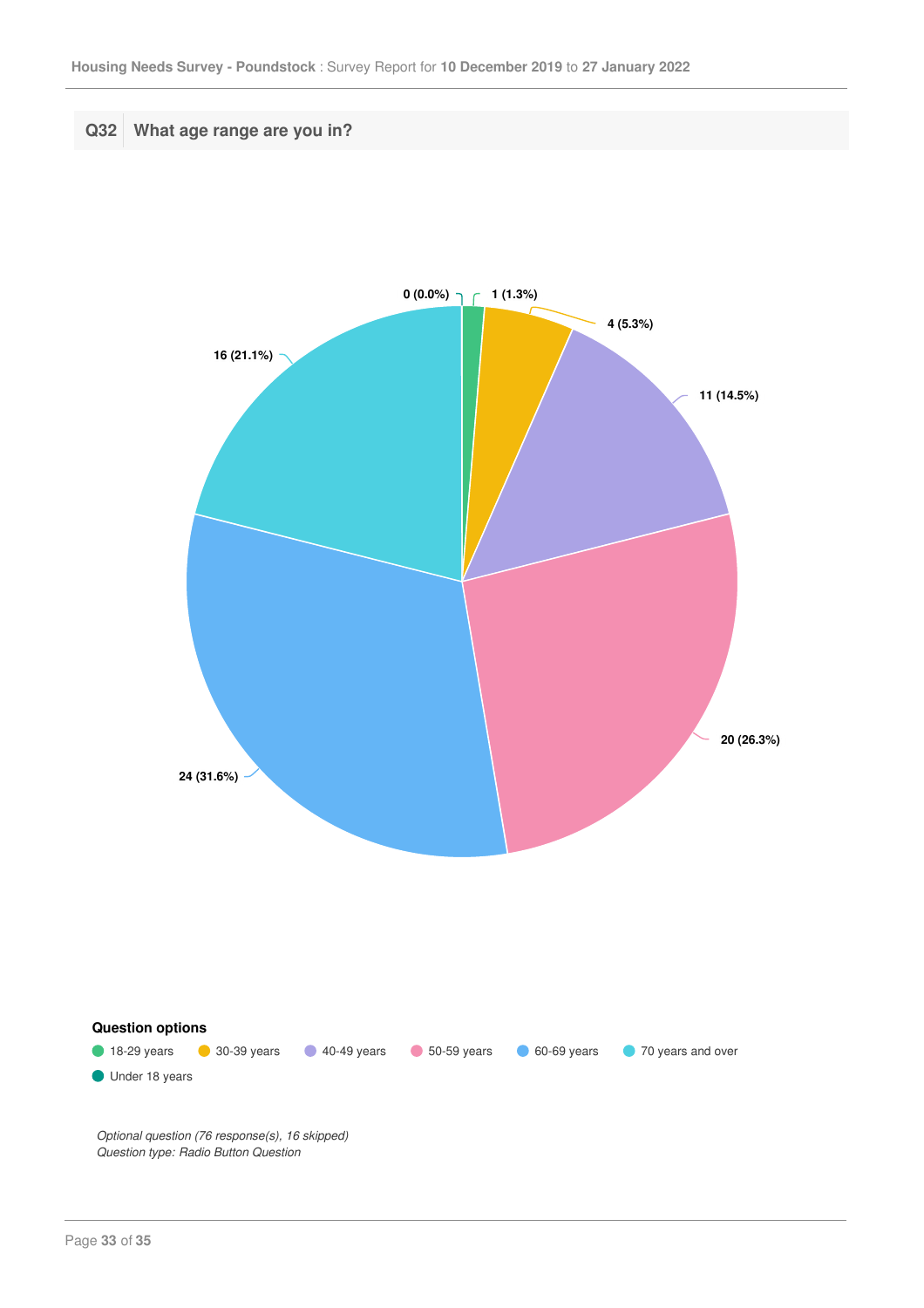**Q33 How do you describe your ethnic origin? (Please read carefully before selecting the ethnic group that you feel most closely reflects your background)**